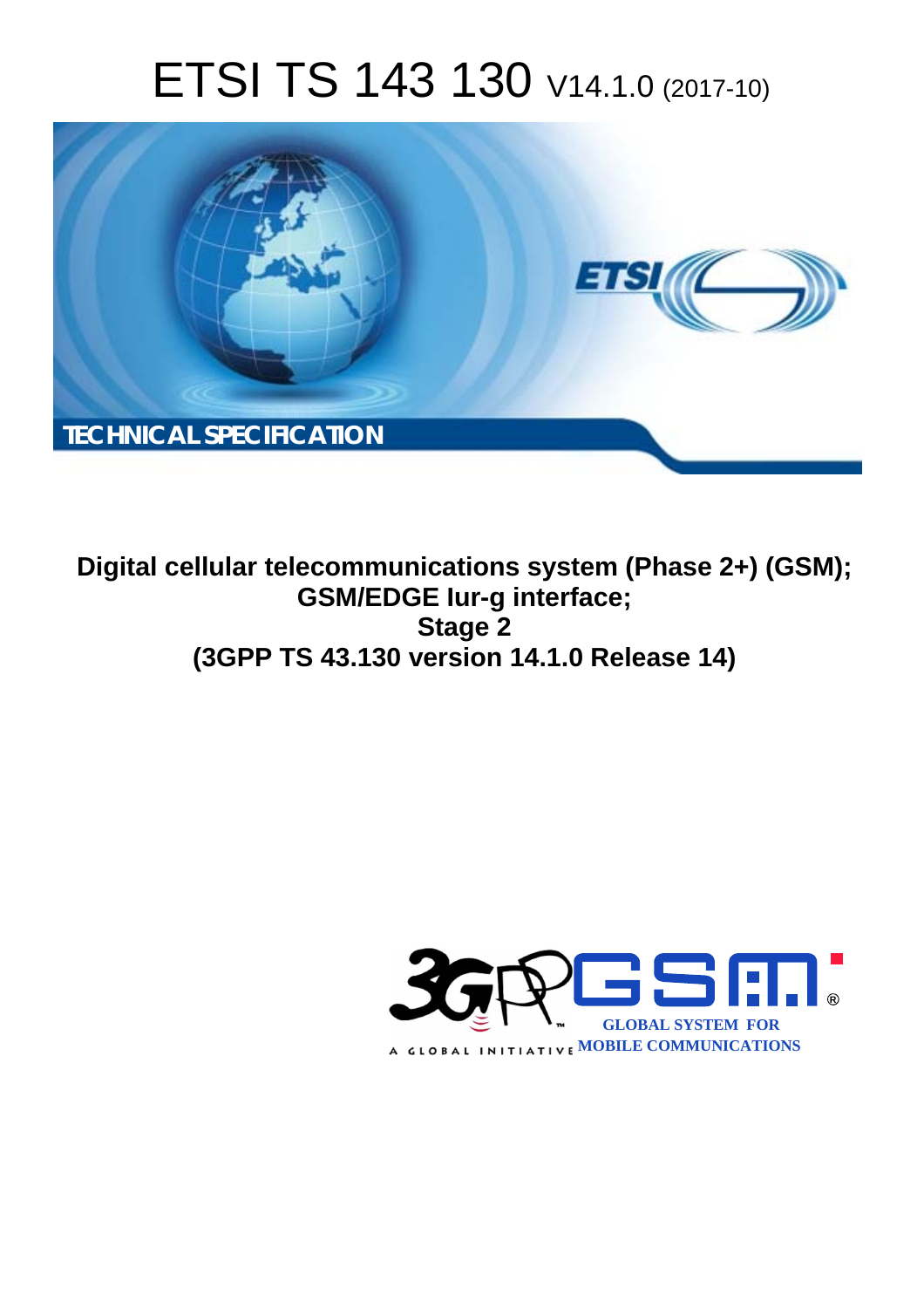Reference RTS/TSGR-0643130ve10

> Keywords GSM

#### *ETSI*

#### 650 Route des Lucioles F-06921 Sophia Antipolis Cedex - FRANCE

Tel.: +33 4 92 94 42 00 Fax: +33 4 93 65 47 16

Siret N° 348 623 562 00017 - NAF 742 C Association à but non lucratif enregistrée à la Sous-Préfecture de Grasse (06) N° 7803/88

#### *Important notice*

The present document can be downloaded from: <http://www.etsi.org/standards-search>

The present document may be made available in electronic versions and/or in print. The content of any electronic and/or print versions of the present document shall not be modified without the prior written authorization of ETSI. In case of any existing or perceived difference in contents between such versions and/or in print, the only prevailing document is the print of the Portable Document Format (PDF) version kept on a specific network drive within ETSI Secretariat.

Users of the present document should be aware that the document may be subject to revision or change of status. Information on the current status of this and other ETSI documents is available at <https://portal.etsi.org/TB/ETSIDeliverableStatus.aspx>

If you find errors in the present document, please send your comment to one of the following services: <https://portal.etsi.org/People/CommiteeSupportStaff.aspx>

#### *Copyright Notification*

No part may be reproduced or utilized in any form or by any means, electronic or mechanical, including photocopying and microfilm except as authorized by written permission of ETSI. The content of the PDF version shall not be modified without the written authorization of ETSI. The copyright and the foregoing restriction extend to reproduction in all media.

> © ETSI 2017. All rights reserved.

**DECT**TM, **PLUGTESTS**TM, **UMTS**TM and the ETSI logo are trademarks of ETSI registered for the benefit of its Members. **3GPP**TM and **LTE**™ are trademarks of ETSI registered for the benefit of its Members and of the 3GPP Organizational Partners. **oneM2M** logo is protected for the benefit of its Members.

**GSM**® and the GSM logo are trademarks registered and owned by the GSM Association.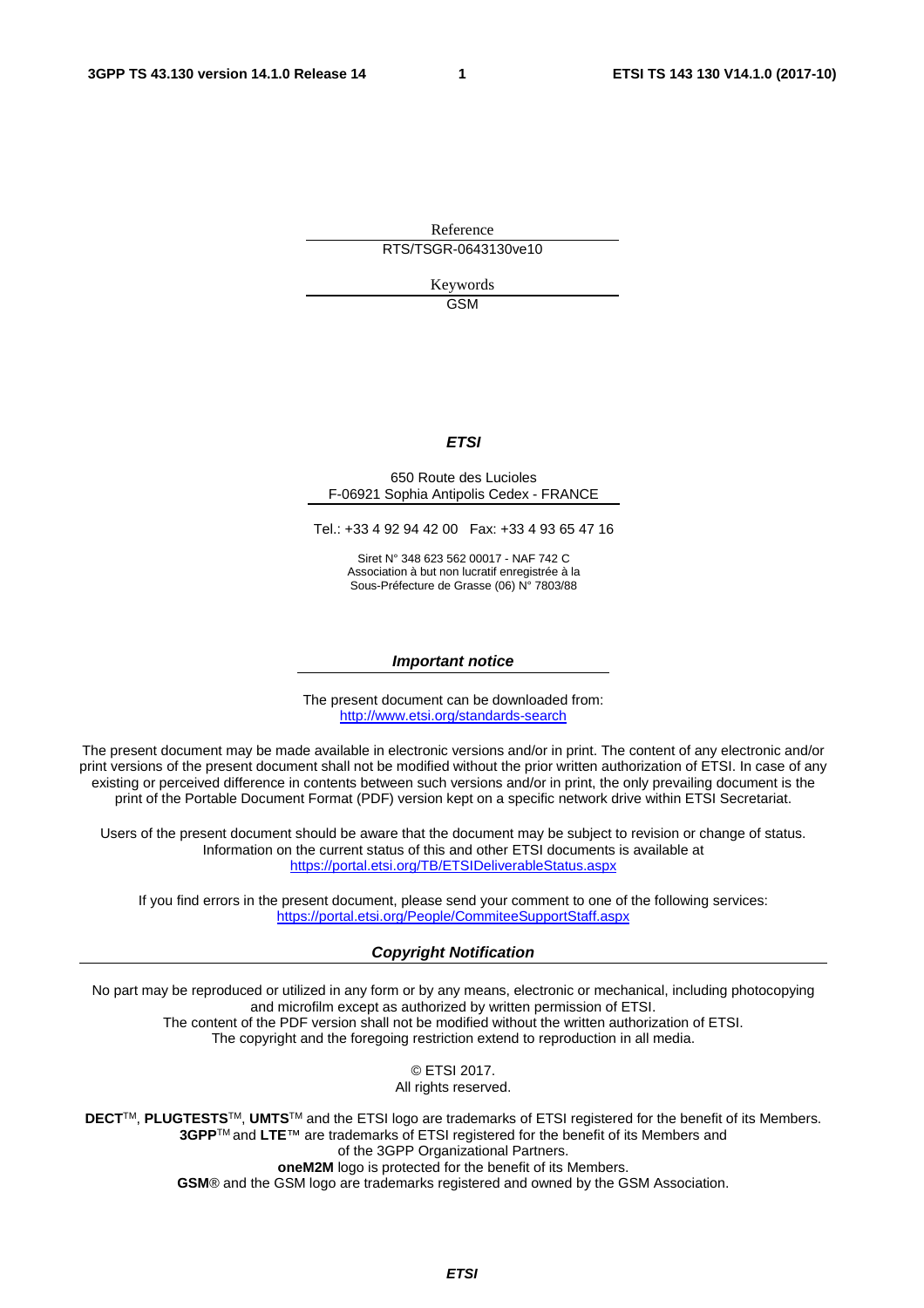### Intellectual Property Rights

IPRs essential or potentially essential to the present document may have been declared to ETSI. The information pertaining to these essential IPRs, if any, is publicly available for **ETSI members and non-members**, and can be found in ETSI SR 000 314: *"Intellectual Property Rights (IPRs); Essential, or potentially Essential, IPRs notified to ETSI in respect of ETSI standards"*, which is available from the ETSI Secretariat. Latest updates are available on the ETSI Web server ([https://ipr.etsi.org/\)](https://ipr.etsi.org/).

Pursuant to the ETSI IPR Policy, no investigation, including IPR searches, has been carried out by ETSI. No guarantee can be given as to the existence of other IPRs not referenced in ETSI SR 000 314 (or the updates on the ETSI Web server) which are, or may be, or may become, essential to the present document.

### Foreword

This Technical Specification (TS) has been produced by ETSI 3rd Generation Partnership Project (3GPP).

The present document may refer to technical specifications or reports using their 3GPP identities, UMTS identities or GSM identities. These should be interpreted as being references to the corresponding ETSI deliverables.

The cross reference between GSM, UMTS, 3GPP and ETSI identities can be found under [http://webapp.etsi.org/key/queryform.asp.](http://webapp.etsi.org/key/queryform.asp)

### Modal verbs terminology

In the present document "**shall**", "**shall not**", "**should**", "**should not**", "**may**", "**need not**", "**will**", "**will not**", "**can**" and "**cannot**" are to be interpreted as described in clause 3.2 of the [ETSI Drafting Rules](https://portal.etsi.org/Services/editHelp!/Howtostart/ETSIDraftingRules.aspx) (Verbal forms for the expression of provisions).

"**must**" and "**must not**" are **NOT** allowed in ETSI deliverables except when used in direct citation.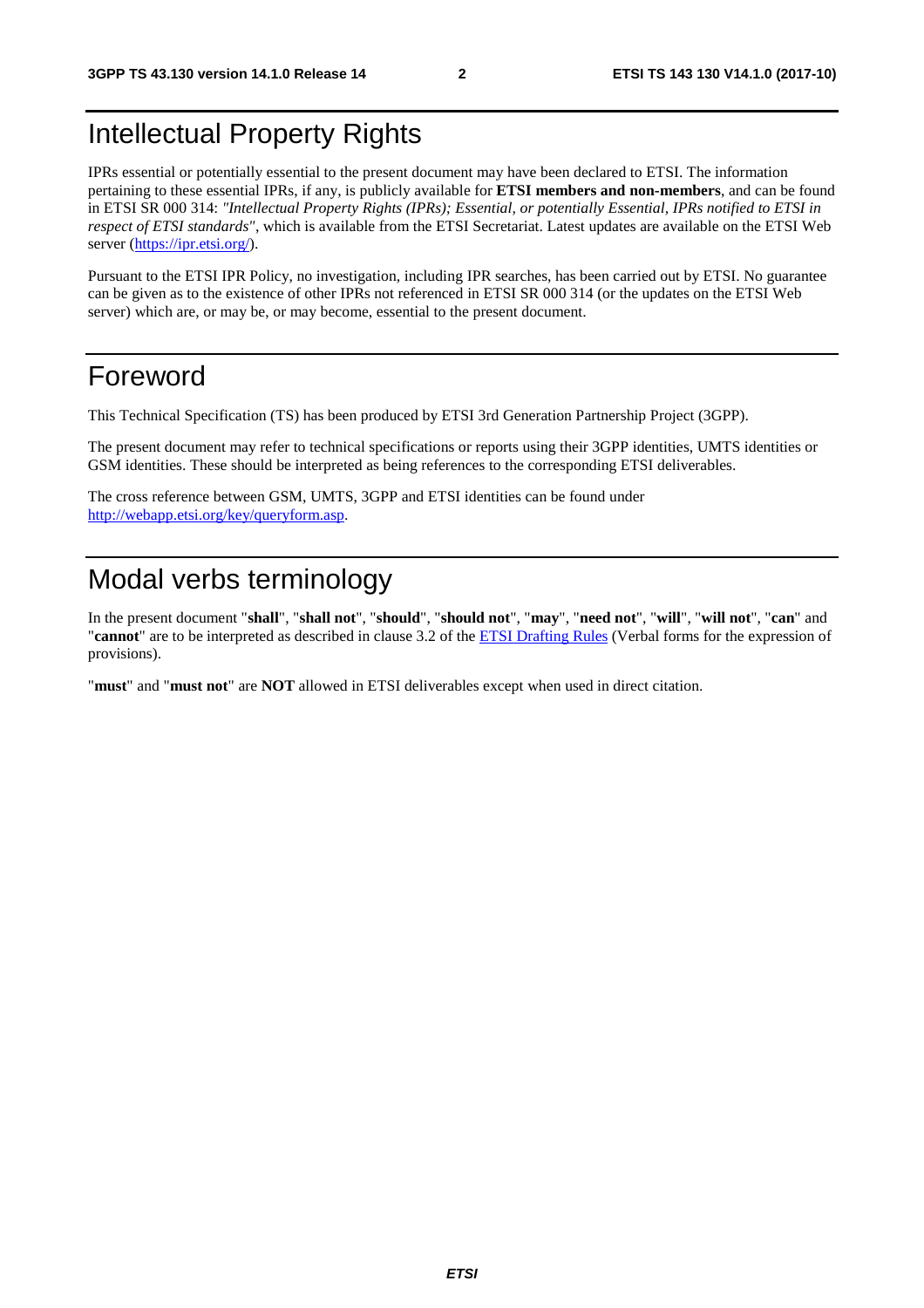ETSI TS 143 130 V14.1.0 (2017-10)

## Contents

| $\mathbf{I}$   |                               |  |  |  |  |  |  |
|----------------|-------------------------------|--|--|--|--|--|--|
| 2              |                               |  |  |  |  |  |  |
| 3              |                               |  |  |  |  |  |  |
| 3.1            |                               |  |  |  |  |  |  |
| 3.2            |                               |  |  |  |  |  |  |
| 3.3            |                               |  |  |  |  |  |  |
| 4              |                               |  |  |  |  |  |  |
| 4.1            |                               |  |  |  |  |  |  |
| 4.2            |                               |  |  |  |  |  |  |
| 4.3            |                               |  |  |  |  |  |  |
| 5              |                               |  |  |  |  |  |  |
| 5.1            |                               |  |  |  |  |  |  |
| 5.1.1          |                               |  |  |  |  |  |  |
| 5.1.2          |                               |  |  |  |  |  |  |
| 5.1.3          |                               |  |  |  |  |  |  |
| 5.2            |                               |  |  |  |  |  |  |
| 6              |                               |  |  |  |  |  |  |
| 6.1            |                               |  |  |  |  |  |  |
| 6.2            |                               |  |  |  |  |  |  |
| 6.3            |                               |  |  |  |  |  |  |
| 6.4            |                               |  |  |  |  |  |  |
| 7              |                               |  |  |  |  |  |  |
| 7.1            |                               |  |  |  |  |  |  |
| 7.2            |                               |  |  |  |  |  |  |
| 7.2.1          |                               |  |  |  |  |  |  |
| 7.2.2          |                               |  |  |  |  |  |  |
| 7.2.3<br>7.2.4 |                               |  |  |  |  |  |  |
| 7.2.5          |                               |  |  |  |  |  |  |
| 7.2.6          |                               |  |  |  |  |  |  |
| 7.2.6.1        |                               |  |  |  |  |  |  |
| 7.2.6.2        |                               |  |  |  |  |  |  |
| 7.2.6.3        |                               |  |  |  |  |  |  |
| 7.2.6.3.1      |                               |  |  |  |  |  |  |
| 7.2.6.3.2      |                               |  |  |  |  |  |  |
| 7.3            |                               |  |  |  |  |  |  |
| 7.4<br>7.4.1   |                               |  |  |  |  |  |  |
| 7.4.2          |                               |  |  |  |  |  |  |
| 7.4.3          |                               |  |  |  |  |  |  |
| 7.4.4          |                               |  |  |  |  |  |  |
|                |                               |  |  |  |  |  |  |
|                | <b>Annex A (Informative):</b> |  |  |  |  |  |  |
|                |                               |  |  |  |  |  |  |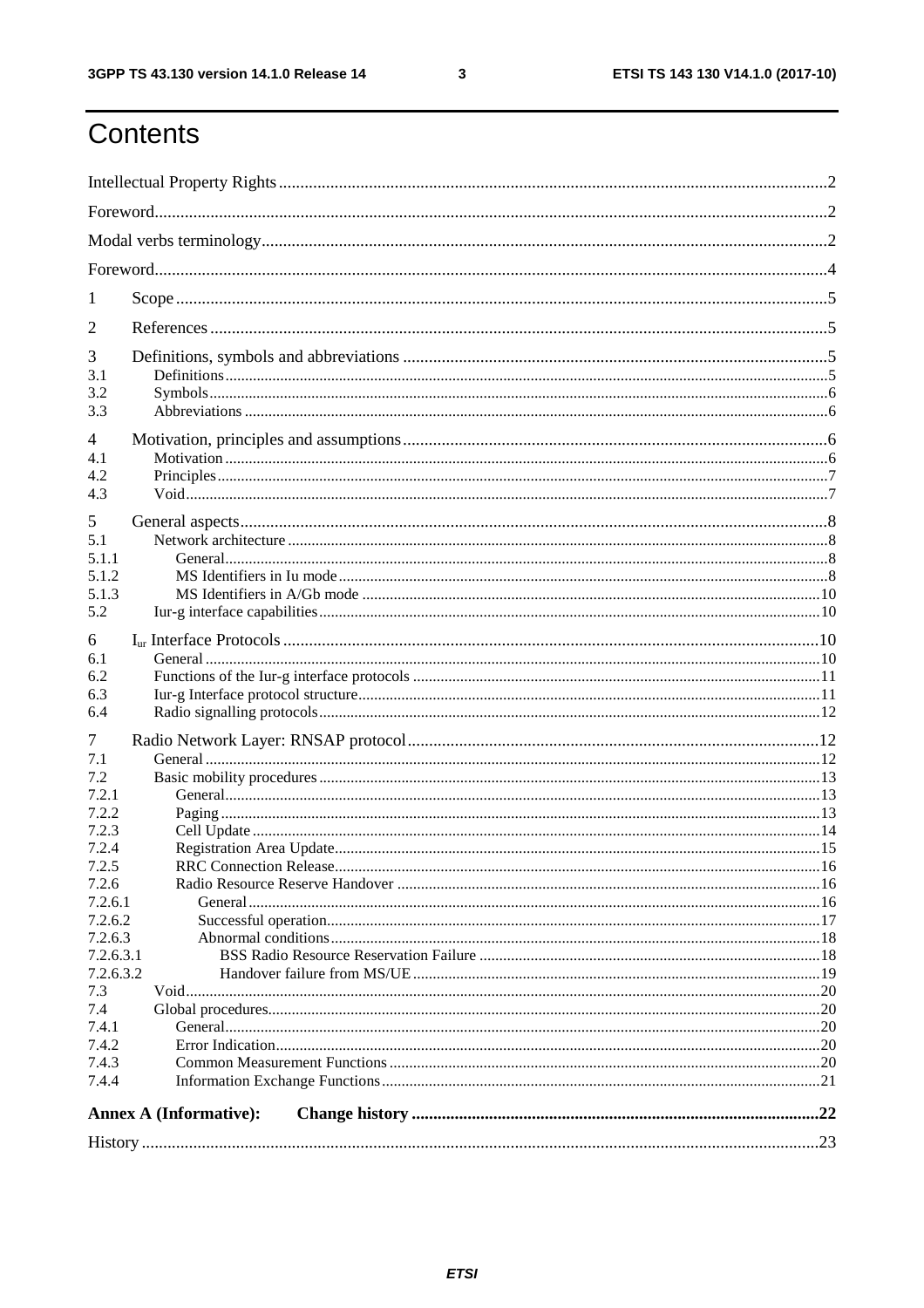### Foreword

This Technical Specification has been produced by the 3rd Generation Partnership Project (3GPP).

The contents of the present document are subject to continuing work within the TSG and may change following formal TSG approval. Should the TSG modify the contents of the present document, it will be re-released by the TSG with an identifying change of release date and an increase in version number as follows:

Version x.y.z

where:

- x the first digit:
	- 1 presented to TSG for information;
	- 2 presented to TSG for approval;
	- 3 or greater indicates TSG approved document under change control.
- y the second digit is incremented for all changes of substance, i.e. technical enhancements, corrections, updates, etc.
- z the third digit is incremented when editorial only changes have been incorporated in the document.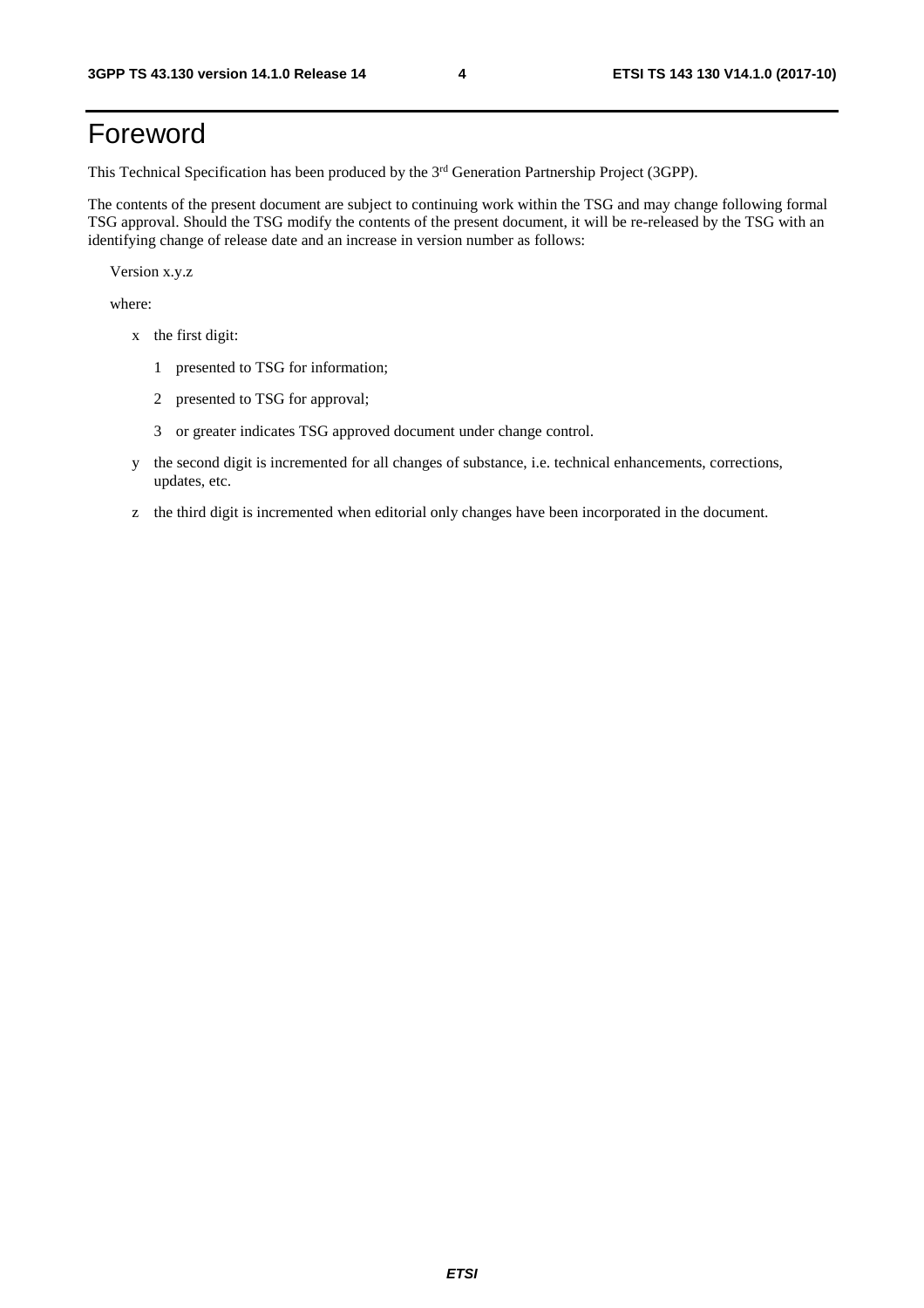### 1 Scope

The present document provides an overview of the Iur-g interface. It describes the motivation, principles and functionality of this interface. It does not contain the detailed description, which it is included in the stage 3 Technical Specifications.

### 2 References

The following documents contain provisions which, through reference in this text, constitute provisions of the present document.

- References are either specific (identified by date of publication, edition number, version number, etc.) or non-specific.
- For a specific reference, subsequent revisions do not apply.
- For a non-specific reference, the latest version applies. In the case of a reference to a 3GPP document (including a GSM document), a non-specific reference implicitly refers to the latest version of that document *in the same Release as the present document*.
- [1] 3GPP TR 21.905, "3rd Generation Partnership Project; Technical Specification Group Services and System Aspects; Vocabulary for 3GPP Specifications".
- [2] 3GPP TS 23.236, "3rd Generation Partnership Project; Technical Specification Group Services and System Aspects; Intra-domain connection of Radio Access Network (RAN) nodes to multiple Core Network (CN) nodes".
- [3] 3GPP TS 25.331, "3rd Generation Partnership Project; Technical Specification Group Radio Access Network; RRC Protocol Specification".
- [4] 3GPP TS 25.420, "3rd Generation Partnership Project; Technical Specification Group Radio Access Network; UTRAN Iur Interface General Aspects and Principles".
- [5] 3GPP TS 25.423, "3rd Generation Partnership Project; Technical Specification Group Radio Access Network; UTRAN Iur Interface RNSAP Signalling".
- [6] 3GPP TS 43.051, "Technical Specification 3rd Generation Partnership Project; Technical Specification Group GSM/EDGE Radio Access Network; Overall description - Stage 2; (Release  $\overline{5}$ ".
- [7] Void.

### 3 Definitions, symbols and abbreviations

### 3.1 Definitions

For the purposes of the present document, the terms and definitions given in 3GPP TR 21.905 [1] and the following ones apply:

**A/Gb mode:** mode of operation of the MS when connected to the Core Network via GERAN and the A and/or Gb interfaces.

**MS:** Unless stated otherwise, this refers with no distinction to both MS and UE.

Iu mode: mode of operation of the MS when connected to the Core Network via GERAN or UTRAN and the Iu interface.

**RAN node**: a BSS or a RNC.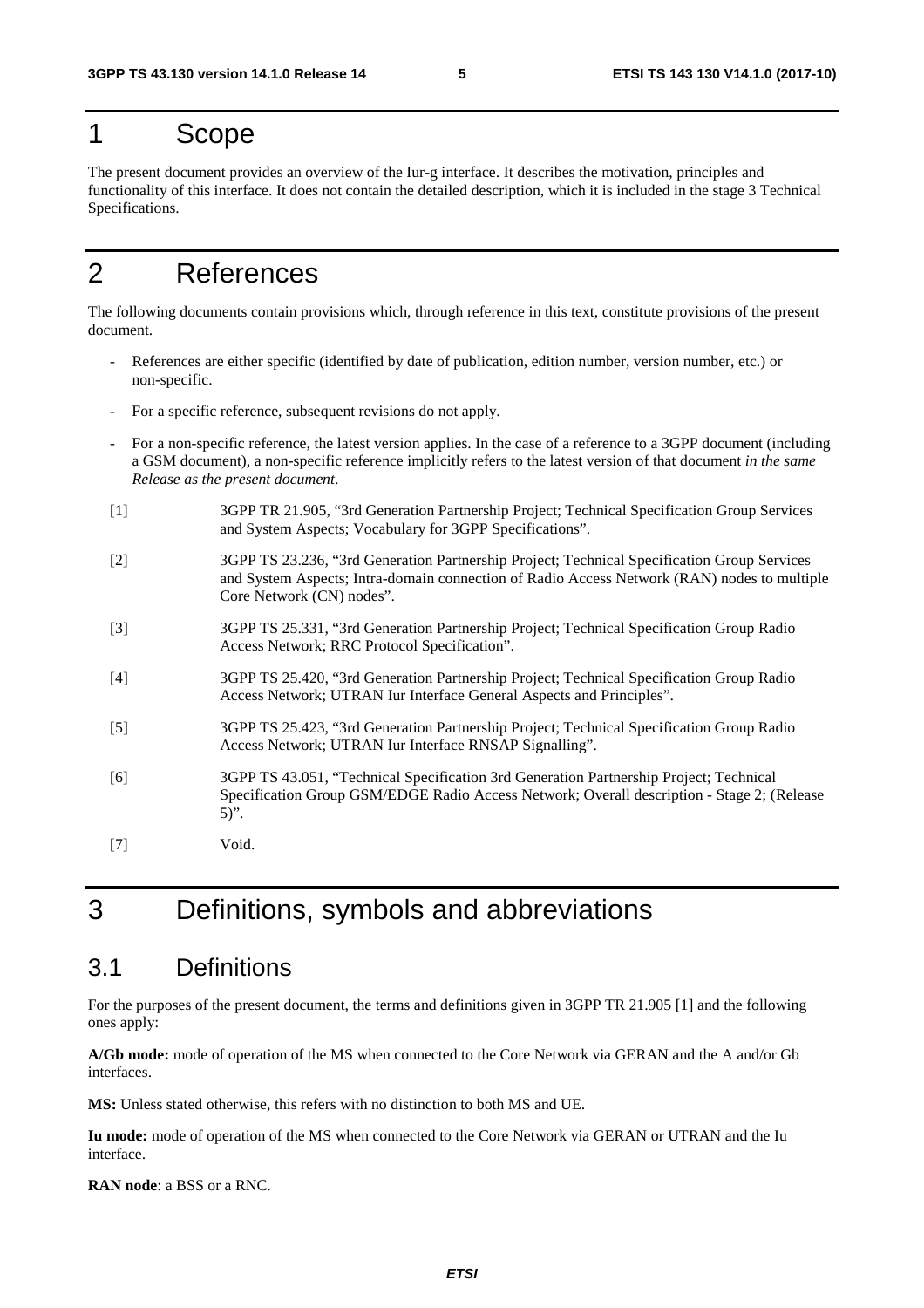### 3.2 Symbols

For the purposes of the present document, the following symbols apply:

| A         | Interface between a BSS and an MSC                     |
|-----------|--------------------------------------------------------|
| <b>Gb</b> | Interface between a BSS and an SGSN                    |
| Iu        | Interface between a BSS/RNC and the CN                 |
| Iur       | Interface between two RNSs                             |
| $Iur-g$   | Interface between two BSSs or between a BSS and an RNS |
| Um        | Interface between a GERAN MS and a BSS                 |
| Uu        | Interface between a UE and the RNS                     |

### 3.3 Abbreviations

For the purposes of the present document, the following abbreviations apply:

| BSC          | <b>Base Station Controller</b>               |
|--------------|----------------------------------------------|
| BSS          | <b>Base Station Sub-system</b>               |
| <b>CBSS</b>  | <b>Controlling Base Station Sub-system</b>   |
| CN           | Core Network                                 |
| <b>CRNC</b>  | <b>Controlling Radio Network Controller</b>  |
| <b>GERAN</b> | <b>GSM/EDGE Radio Access Network</b>         |
| <b>GPRS</b>  | General Packet Radio Service                 |
| <b>GRA</b>   | <b>GERAN Registration Area</b>               |
| LA           | <b>Location Area</b>                         |
| MS           | <b>Mobile Station</b>                        |
| <b>MSC</b>   | Mobile Switching Centre                      |
| <b>NACC</b>  | <b>Network Assisted Cell Change</b>          |
| <b>NNSF</b>  | <b>NAS Node Selection Function</b>           |
| <b>RA</b>    | Routeing Area                                |
| <b>RAN</b>   | Radio Access Network                         |
| <b>RNC</b>   | Radio Network Controller                     |
| <b>RNS</b>   | Radio Network Sub-system                     |
| <b>RNSAP</b> | Radio Network Subsystem Application Part     |
| <b>RNTI</b>  | Radio Network Temporary Identity             |
| <b>RRA</b>   | <b>RAN Registration Area</b>                 |
| <b>RRM</b>   | Radio Resource Management                    |
| <b>SBSC</b>  | Serving Bsc                                  |
| <b>SBSS</b>  | <b>Serving Bss</b>                           |
| SGSN         | <b>Serving GPRS Support Node</b>             |
| <b>SRNC</b>  | <b>Serving RNC</b>                           |
| TBSS         | <b>Target BSS</b>                            |
| UE           | User Equipment                               |
| <b>UMTS</b>  | Universal Mobile Telephony System            |
| URA          | <b>UTRAN Registration Area</b>               |
| <b>UTRAN</b> | <b>UMTS Terrestrial Radio Access Network</b> |

### 4 Motivation, principles and assumptions

### 4.1 Motivation

As part of the work to connect GERAN via the Iu interface to the CN, the GRA and RNTI concepts have also been adopted for the GERAN. With these concepts, an inactive mobile in the RRC-GRA\_PCH state will perform signalling to the network whenever it changes the GRA. Since GRAs need not be constrained by BSC coverage areas, it is possible that the MS reselects a cell on a different BSC but on the same GRA. In order maintain the ability to page the mobile in the GRA with the correct RNTI, as well as to enable a path for a GRA update procedure with the serving BSC, it is necessary to have an Iur-g interface between the BSSs.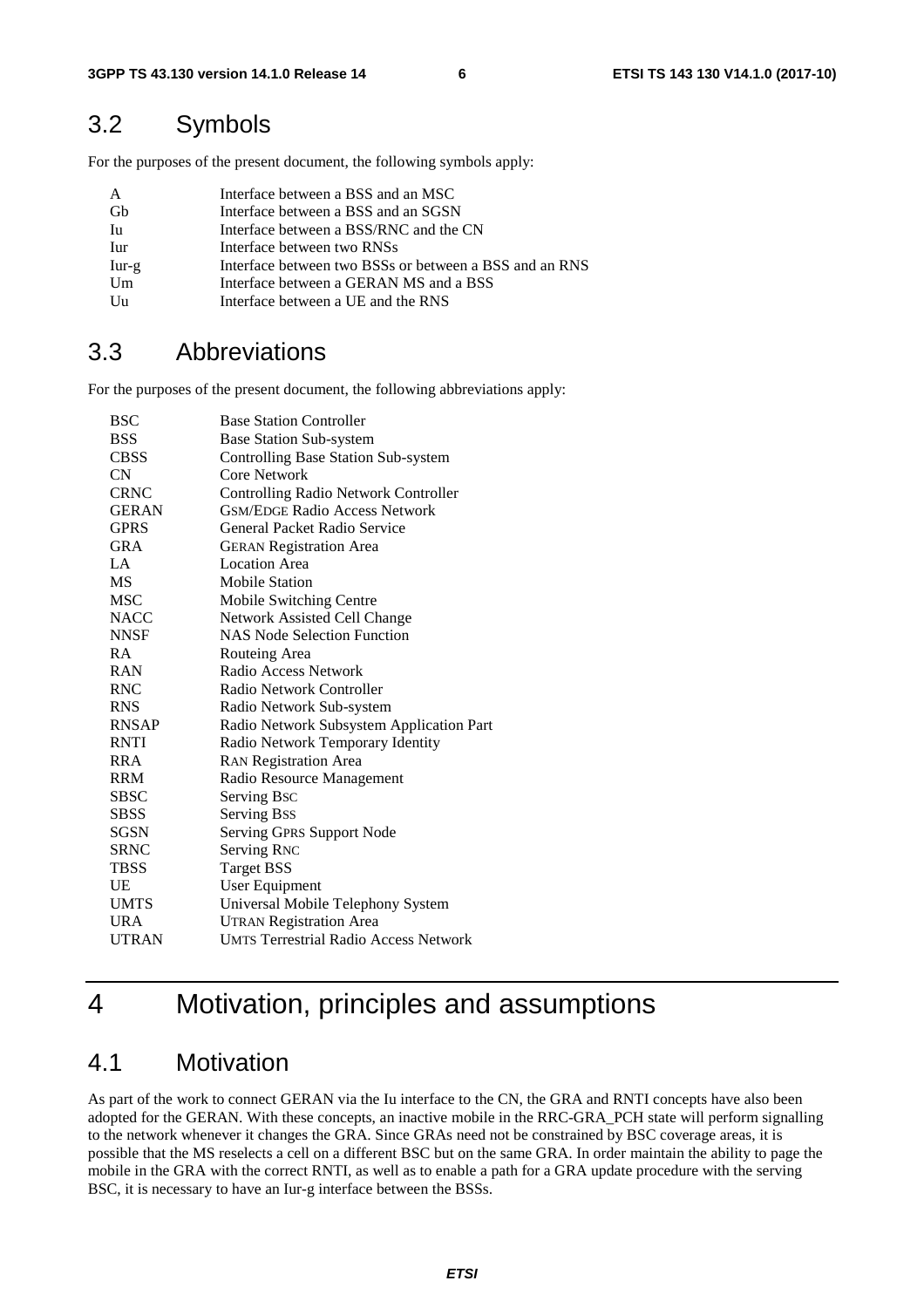The same principle applies for dual-RAN capable mobiles. The architecture specifications permit network operators to design networks that alleviate the potential problem caused by dual mode mobiles frequently toggling between UTRAN and GERAN coverage areas (e.g. in indoor coverage situations): for instance, common LAIs and RAIs for GERAN and UTRAN cells in the same geographical area. Defining GERAN and UTRAN cells in common LAs and RAs permits an inactive mobile to change from GERAN to UTRAN coverage or, vice versa, without any signalling to the network. Prior to Release 5, this is possible because GSM/GPRS is does not use the connection oriented Iu interface. From Release 5 on, an *inactive* MS would signal to the network when a cell change involving change of RAN takes place. To prevent this, operators may configure GRA IDs and URA IDs to indicate the same registration area. To enable paging across these registration areas, as well as to enable the possibility to perform GRA/URA update procedures with the serving BSC/RNC, it is necessary to have an Iur-g interface between the BSS and the RNC.

The definition of GRAs/URAs has the following benefits:

- It increases the MT call success rate: by reducing the frequency of updates, it reduces the time during which the MS is believed by the RAN to be in the old registration area, when paging requests would fail.
- It reduces the amount of signalling on the radio interface, since the mobile does not need to indicate cell changes when moving within a GRA/URA.
- For the same reason, it reduces the amount of signalling in the network, thus decreasing the number of updates and of SRNC/SBSC relocation procedures.

The Iur-g may bring other benefits:

- Support for the SRNC/SBSC relocation procedure: the current SRNS relocation procedure defined for UTRAN using the Iur interface could be reused, improving the performance of the procedure. The Cell Update and Relocation Commit messages could be transferred over this interface.

### 4.2 Principles

The Iur-g interface shall be designed based on the following principles:

- The Iur-g interface shall be open.
- From a logical standpoint, this interface is a point to point interface between one BSS and one BSS or RNC within a PLMN. From a physical point of view, the interface could share Iu or other transmission resources.
- The Iur-g interface is optional. The presence of the Iur-g shall be transparent to the MS: the 3GPP specifications shall ensure that all mobiles function correctly irrespective of the presence or absence of the Iur-g interface.
- This interface shall support the exchange of signalling information between a BSS and a BSC/RNC. The Iur-g interface shall not carry user information.
- A GRA contains one or more GERAN cells and zero or more UTRAN cells. A URA contains one or more UTRAN cells and zero or more GERAN cells.
- NOTE: The term RAN Registration Area (RRA) is used in this document to refer to a registration area irrespective of whether it contains GERAN cells, UTRAN cells or both types of cells. The terms GRA and URA will be used in GERAN and UTRAN specifications, respectively, where GRAs may contain UTRAN cells and URAs may contain GERAN cells.
- In *Iu mode*, the BSC has been allocated an identifier (BSC-Id) from the same pool of numbers as the RNC-Id.

#### 4.3 Void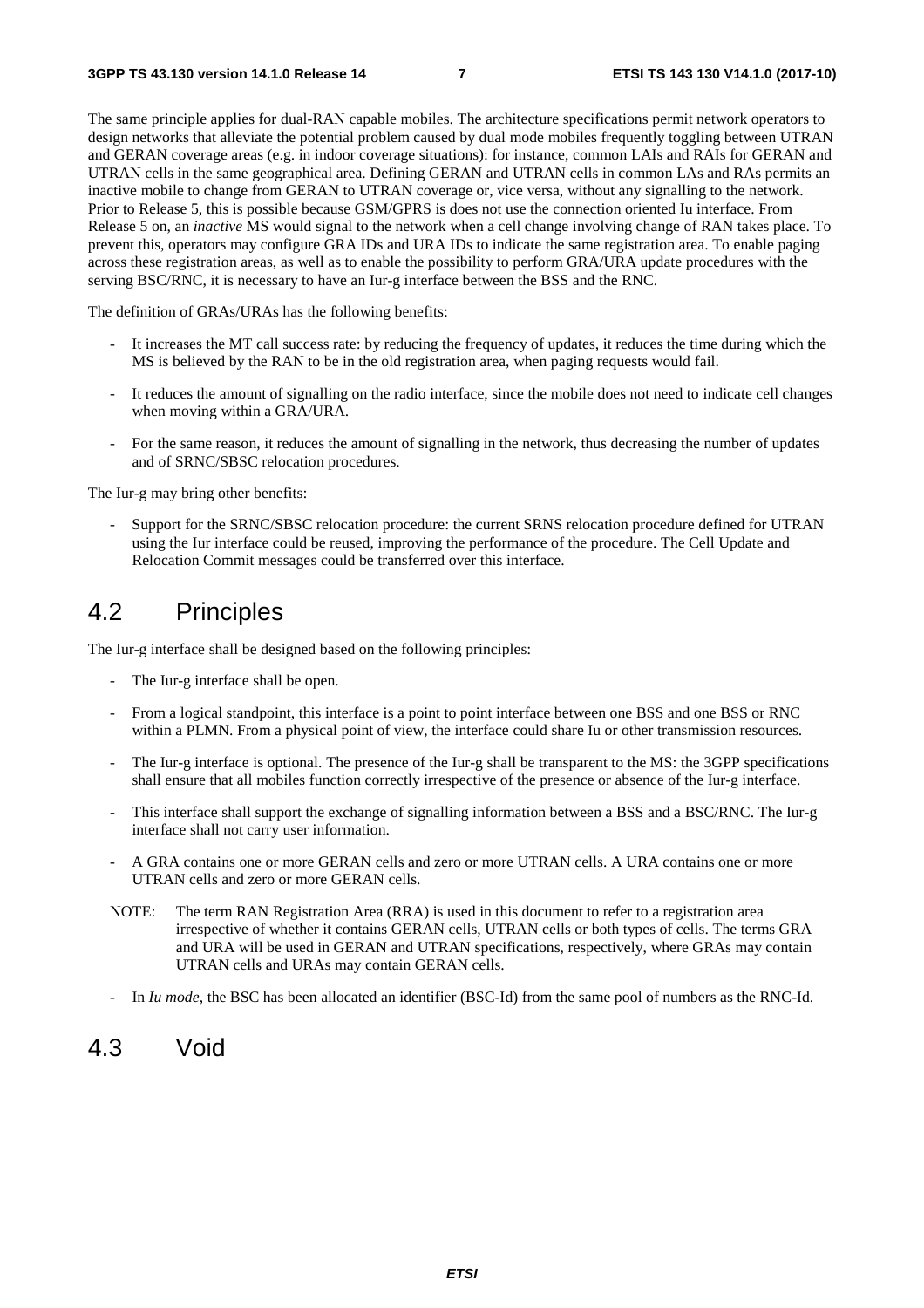### 5 General aspects

### 5.1 Network architecture

#### 5.1.1 General

The Iur-g interface is the logical interface between two BSSs in *Iu mode* or between an RNS and a BSS in *Iu mode* or between a BSS in *A/Gb mode* and a UTRA-NTDD RNS. The different Iur-g interface combinations are depicted in Figure 1 and Figure 1a.



**Figure 1: Reference architecture for the Iur-g interface (BSS in Iu mode).** 



**Figure 1a: Reference architecture for the Iur-g interface (BSS in** *A/Gb* **mode)** 

#### 5.1.2 MS Identifiers in Iu mode

The Radio Network Temporary Identities (RNTI) are used as MS/UE identifiers within the GERAN/UTRAN and in signalling messages between MS/UE and GERAN. Four types of RNTI exist:

- 1) Serving BSS/RNC RNTI (S-RNTI);
- 2) Drift BSS/RNC RNTI (D-RNTI);
- 3) Cell RNTI (C-RNTI);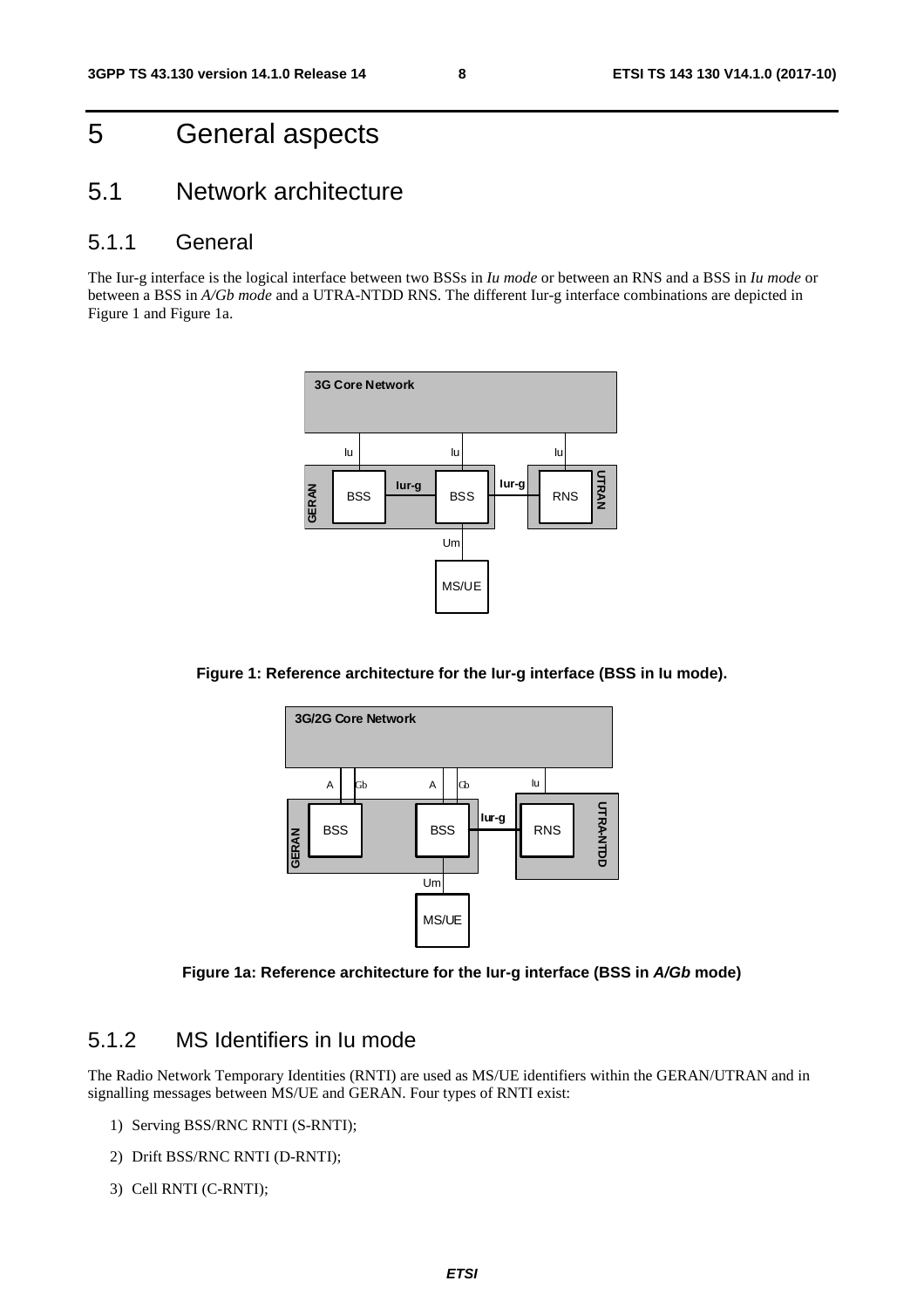4) UTRAN RNTI (U-RNTI) or GERAN RNTI (G-RNTI);

The S-RNTI is used:

- by the MS/UE to identify itself to the Serving BSS/RNC;
- by the SBSS/SRNC to address the MS/UE; and
- by the DBSS/DRNC to identify the MS/UE to serving BSS/RNC.

The S-RNTI is allocated for all MSs/UEs having an RRC connection. It is allocated by the serving BSS/RNC and it is unique within the serving BSS/RNC. The S-RNTI is reallocated always when the serving BSS/RNC for the RRC connection is changed.

The D-RNTI is used by the serving BSS/RNC to identify the MS/UE to the drift BSS/RNC.

NOTE: The D-RNTI is never used on the Um/Uu interface.

The D-RNTI is allocated by the drift BSS/RNC upon drift MS/UE contexts establishment and it shall be unique within the drift BSS/RNC. Serving BSS/RNC shall know the mapping between the S-RNTI and the D-RNTIs allocated in the drift BSS for the same MS/UE. The drift BSS/RNC shall know the S-RNTI and SBSS-ID/RNC-ID related to the existing D-RNTI within the drift BSS/RNC.

The C-RNTI is used this identifier is used only in UTRAN:

- in case of the Iur-g interface between UTRAN and GERAN (specifically the case of a SBSS and DRNC);
- by the UE to identify itself to the controlling RNC; and
- by the controlling RNC to address the UE.

The C-RNTI is allocated by the controlling RNC upon UE accessing a new cell. The C-RNTI shall be unique within the accessed cell. The controlling RNC shall know the D-RNTI associated to the C-RNTI within the same logical RNC (if any).

The G-RNTI/U-RNTI is allocated to an MS/UE having an RRC connection and it identifies the MS/UE within GERAN/UTRAN. The G-RNTI/U-RNTI is composed of:

- SBSS/SRNC identity; and
- S-RNTI.

Each BSS/RNC has a unique identifier within the GERAN/UTRAN part of the PLMN, denoted by BSS/RNC identifier (BSS-ID/RNC-ID). This identifier is used to route GERAN/UTRAN interface messages to the correct BSS/RNC. The BSS-ID/RNC-ID of the serving BSS/RNC together with the S-RNTI is a unique identifier of the MS/UE in the GERAN/UTRAN part of the PLMN.

From this architecture, there are three possible scenarios for a particular MS/UE:

- a) Both the serving and the controlling RAN nodes are BSCs.
- b) The serving RAN node is a BSC and the controlling RAN node is an RNC.
- c) The serving RAN node is an RNC and the controlling RAN node is a BSC.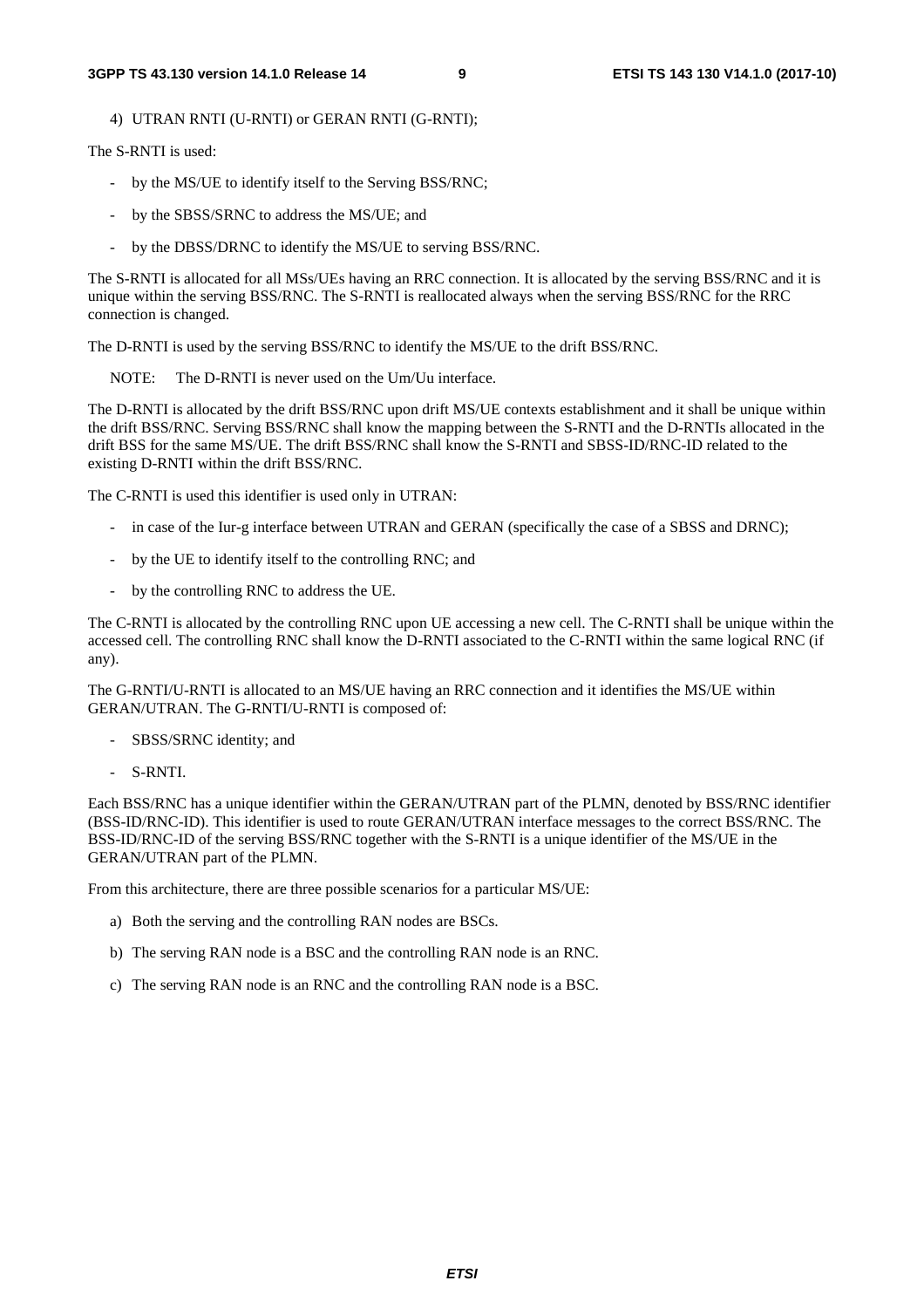These scenarios are shown in Figure 2.



**Figure 2: Scenarios using the Iur-g interface (BSS in** *Iu mode***)** 

#### 5.1.3 MS Identifiers in A/Gb mode

The Radio Network Temporary Identity (RNTI) is used as a MS/UE identifier within the GERAN/UTRAN. One type of RNTI exists:

#### - Drift RNTI (D-RNTI)

The D-RNTI is allocated by the TBSS and is used to identify the MS/UE during a handover via the Iur-g interface.

There is one possible scenario in which the D- RNTI is used:

a) The serving RAN node is a UTRA-NTDD RNC and the target RAN node is a BSS



**Figure 2a: Scenario using the Iur-g interface (BSS in** *A/Gb mode***)** 

### 5.2 Iur-g interface capabilities

The Iur-g interface provides capability to support radio interface mobility between BSSs or between a BSS and an RNS of UEs having a connection with the GERAN or the UTRAN. This capability includes the support of paging, cell update, registration area update and handover between BSSs or between a BSS and an RNS. Further, Iur-g interface provides capability to support information exchange between two BSSs or between a BSS and RNS.

### 6 Iur Interface Protocols

### 6.1 General

There shall exist a clear separation between the Radio Network Layer and the Transport Layer. Therefore, the radio network signalling is separated from the data transport resource and traffic handling as shown in Figure 3. This separation is also present in the Iur interface (see 3GPP TS 25.420 [4]).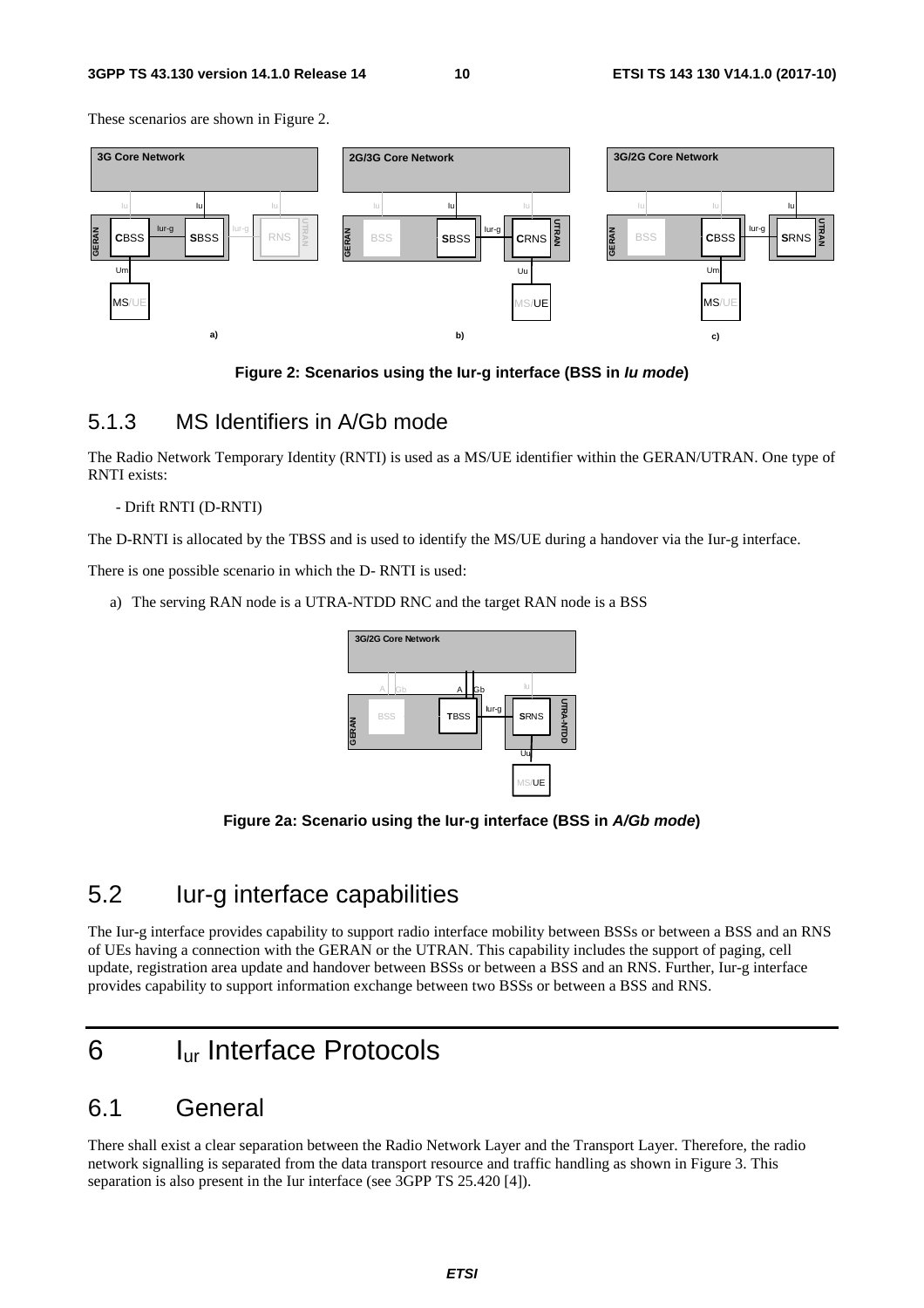Since the Iur-g does not carry user data information, neither data transport resources nor Transport Signalling are present on this interface. These elements, present in the Iur interface but not in the Iur-g, are shown in dotted lines in Figure 3.



#### **Figure 3: Separation of Radio Network Protocols and transport over Iur-g.**

The following Table lists all stage 3 specifications that are used for Iur-g interface:

|  |  |  | Table 1: Stage 3 lur-g interface specifications |
|--|--|--|-------------------------------------------------|
|--|--|--|-------------------------------------------------|

| Spec. No  | Spec. Name                                          |
|-----------|-----------------------------------------------------|
| TS 25.401 | <b>UTRAN Overall Description</b>                    |
| TS 25.420 | UTRAN Iur Interface: General Aspects and Principles |
| TS 25.421 | UTRAN lur interface Layer 1                         |
| TS 25.422 | UTRAN Iur Interface Signalling Transport            |
| TS 25.423 | UTRAN lur Interface RNSAP Signalling                |

### 6.2 Functions of the Iur-g interface protocols

The list of functions on the Iur-g interface is the following:

- **Paging**. This function allows the SBSS/SRNC to page a MS/UE in a GRA/URA or a cell in the DBSS/DRNS;
- **Relocation Execution**. This function allows the SBSS/SRNC to finalise a Relocation previously prepared via other interfaces;
- **Reporting of General Error Situations**. This function allows reporting of general error situations, for which function specific error messages have not been defined.
- **Measurements on Common Resources**. This function allows an BSS/RNC to request from another BSS/RNC to initiate measurements on Common Resources. The function also allows the requested BSS/RNC to report the result of the measurements.

**Radio Resource Reserve Handover**. This function allows the SRNC to request allocation of radio resources in the TBSS prior to the HANDOVER REQUEST message is received from the Core Network.

### 6.3 Iur-g Interface protocol structure

The Iur interface protocol architecture consists of two functional layers:

- **Radio Network Layer**: it defines the procedures related to the interaction of two BSSs or between a BSS and an RNC within a PLMN. The radio network layer consists of a Radio Network Control Plane and a Radio Network User Plane. The functionality of the Radio Network User Plane of the Iur-g interface is null.
- **Transport Layer:** it consists of two planes: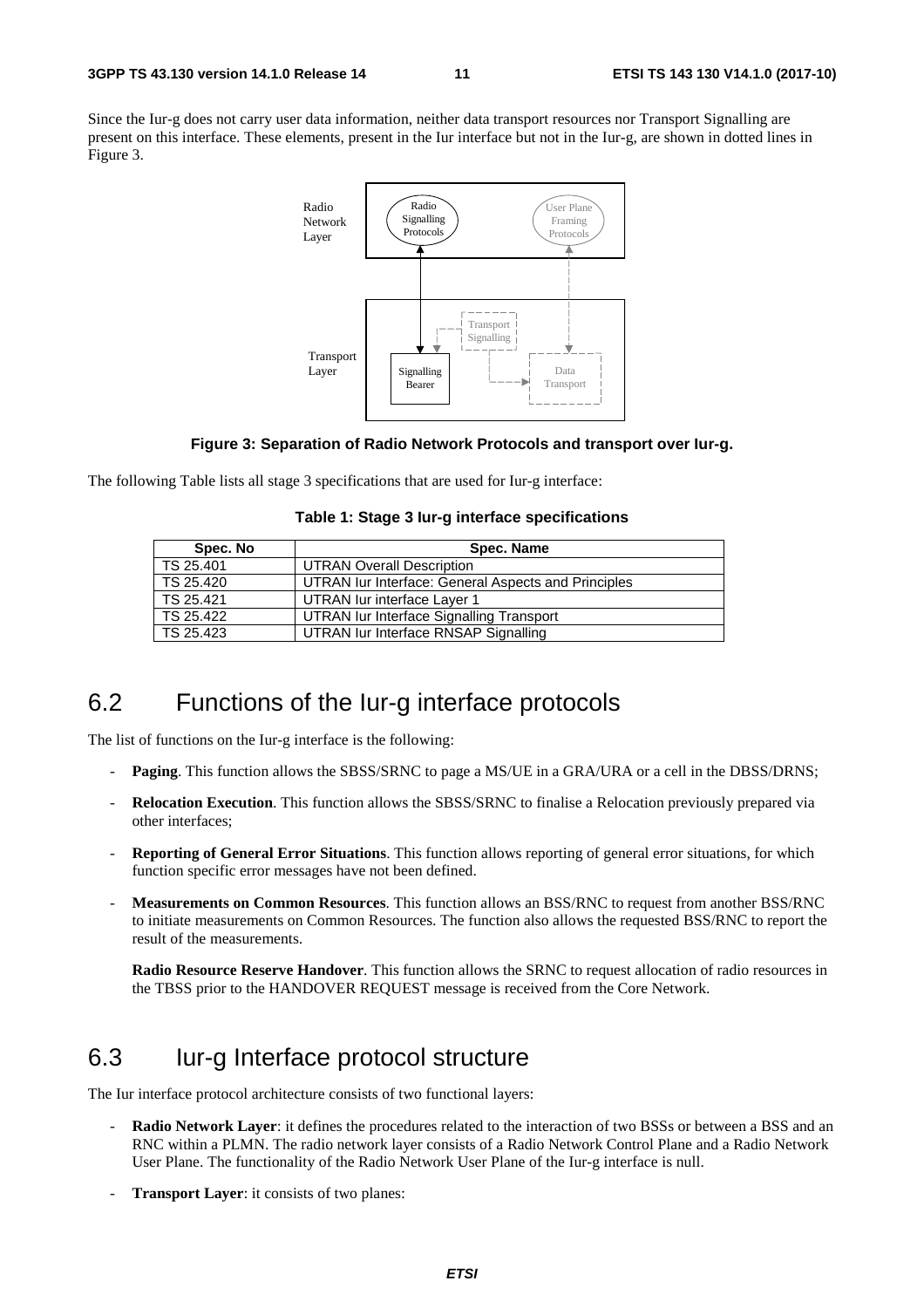- a) **Transport Network Control Plane**: it defines procedures for establishing physical connections between two BSSs or between a BSS and an RNC within a PLMN. The functionality of the Transport Network Control Plane of the Iur-g interface is null.
- b) **Transport Network User Plane**: it provides means for the transport of the Radio Network Layer information.



**Figure 4: Iur-g interface protocol structure.** 

### 6.4 Radio signalling protocols

The protocol responsible for providing signalling information across the Iur-g interface is a sub-set of the Radio Network Subsystem Application Part (RNSAP) (see 3GPP TS 25.423 [5]). This subset of RNSAP is terminated by two BSSs or by the BSS and RNC inter-connected via the Iur-g interface.

The subset of RNSAP procedures applicable to the Iur-g interface are divided into two modules as follows:

- 1. **RNSAP Basic Mobility Procedures**: these procedures are used to handle the mobility within GERAN or between GERAN and UTRAN.
- 2. **RNSAP Global Procedures**: these procedures are not related to a specific MS. The procedures in this module are in contrast to the above module involving two peer CBSSs or a CBSS and a CRNC.

### 7 Radio Network Layer: RNSAP protocol

### 7.1 General

The following sub-clauses describe the applicability of the procedures that are supported on the Iur-g interface. The actual Iur-g interface procedures are further described in 3GPP TS 25.423 [5]. These sub-clauses show those procedures integrated with procedures on other interfaces and/or events in other network entities than the BSS or the RNC.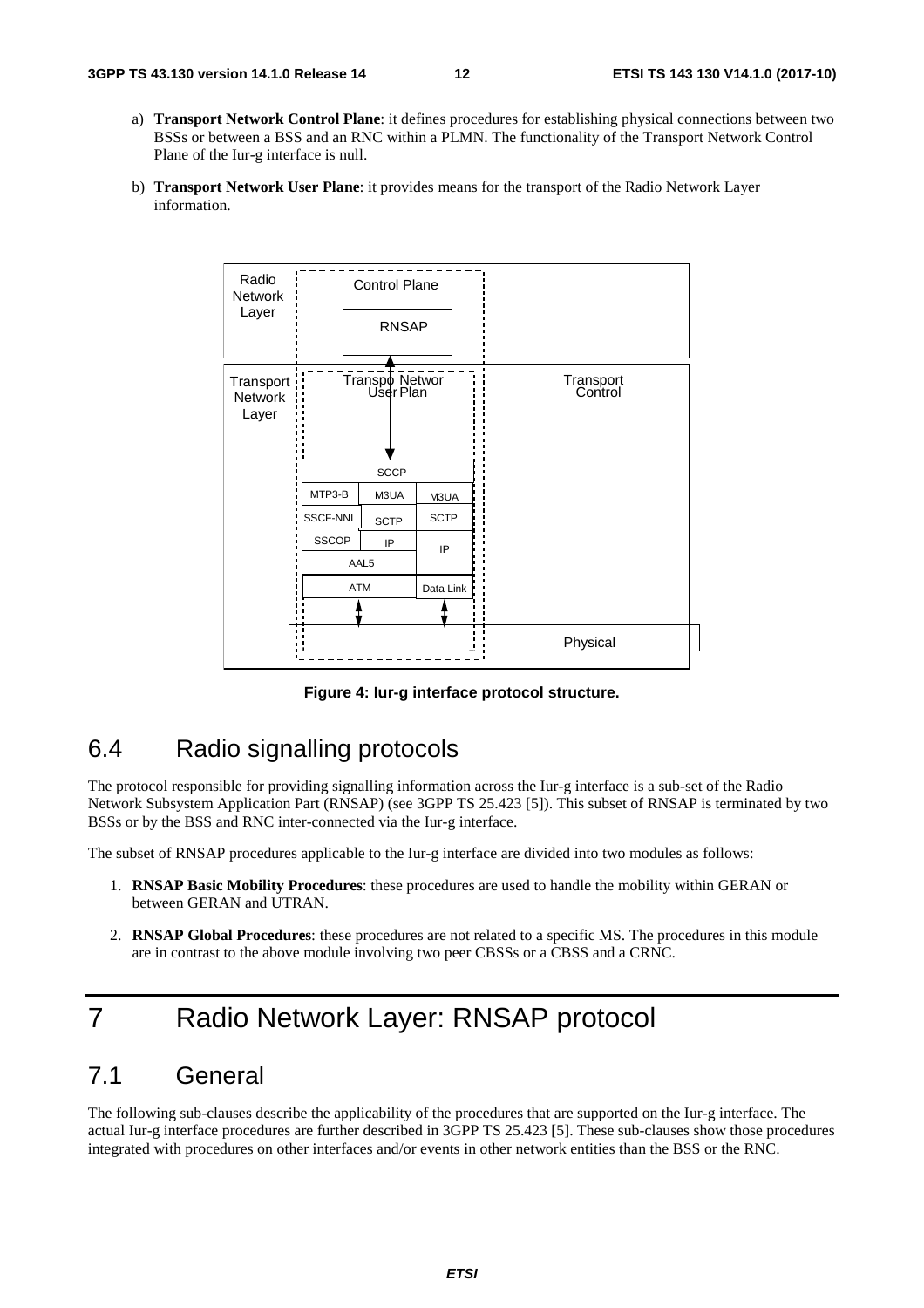### 7.2 Basic mobility procedures

#### 7.2.1 General

The Iur-g interface has no Radio Network User Plane functionality.

In Iu mode, SBSS/SRNS relocation is performed during every Cell Update procedure. Therefore, the only state when the MS is simultaneously known by two BSSs or one BSS and one RNC is in GERAN RRC-GRA\_PCH state and UTRAN URA\_PCH state.

In the GERAN RRC-GRA PCH and UTRAN URA PCH states, the following procedures related to the mobility of the MS are supported over the Iur-g interface:

- Paging;
- Cell Update;
- Registration Area Update; and
- RRC Connection Release.

In *A/Gb mode*, the following procedure related to the mobility of the MS is supported over the Iur-g interface:

Radio Resource Reserve Handover.

The following sub-clauses describe how these procedures are performed over the Iur-g interface.

Elementary procedures over the Iur-g interface that support above mentioned mobility procedures are specified in 3GPP TS 25.423 [5] and are listed in the table below categorized by *Iu mode* and *A/Gb mode* respectively:

| <b>Elementary Procedure</b>                           | <b>Initiating Message</b>                                    | <b>Allowed Operating</b><br><b>Mode for BSS</b> |
|-------------------------------------------------------|--------------------------------------------------------------|-------------------------------------------------|
| <b>Uplink Signalling Transfer</b>                     | <b>GERAN UPLINK SIGNALLING TRANSFER</b><br><b>INDICATION</b> | lu mode only                                    |
| Downlink Signalling Transfer                          | DOWNLINK SIGNALLING TRANSFER REQUEST                         | lu mode only                                    |
| <b>Relocation Commit</b>                              | <b>RELOCATION COMMIT</b>                                     | Both Ju mode and A/Gb<br>mode                   |
| Paging                                                | <b>PAGING REQUEST</b>                                        | lu mode only                                    |
| <b>Enhanced Relocation</b>                            | ENHANCED RELOCATION RESOURCE                                 | A/Gb mode only                                  |
| <b>Resource Reserve</b>                               | <b>REQUEST</b>                                               |                                                 |
| <b>Enhanced Relocation</b><br><b>Resource Release</b> | ENHANCED RELOCATION RESOURCE<br><b>RELEASE COMMAND</b>       | A/Gb mode only                                  |

#### **Table 2: Iur-g basic mobility procedures**

#### 7.2.2 Paging

The MS/UE in the RRC-GRA\_PCH and URA-PCH states may receive a CN initiated paging message. The Paging Request message received by the serving node (BSS or RNC) shall trigger paging over the registration area. In case registration area consists of cells belonging to different BSS/RNC, then the RNSAP Paging procedure over the Iur-g interface is used.. This procedure is used by the SBSS/SRNC to indicate to a CBSS/CRNC that an MS shall be paged in a cell or GRA/URA that is under the control of the CBSS/CRNC.

To illustrate further the usage of this procedure the following figure describes a scenario when the MS/UE has a context active towards PS domain and paging request is issued by the CS domain.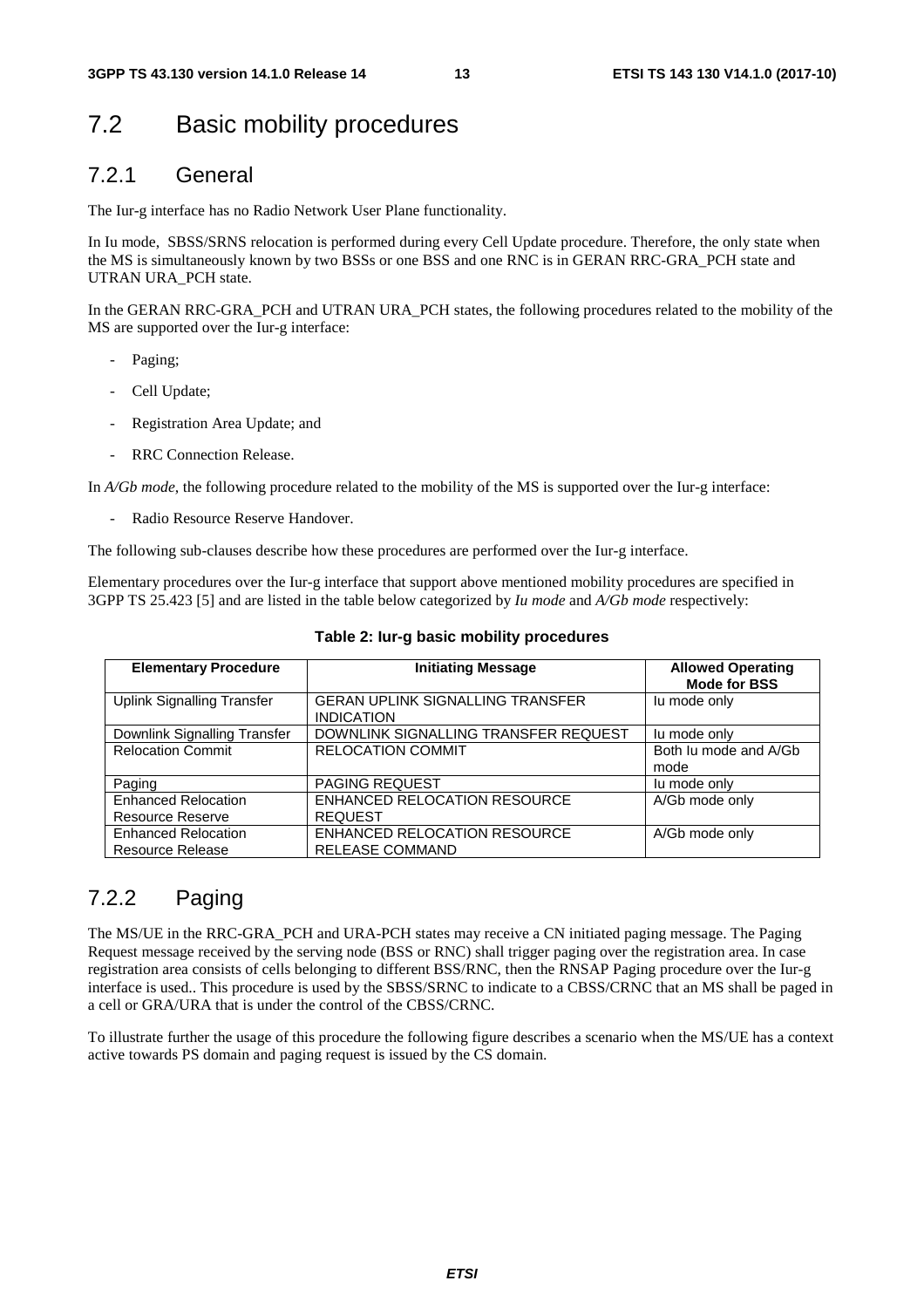

**Figure 5: Example of Paging over Iur-g** 

### 7.2.3 Cell Update

In the RRC-GRA\_PCH or URA\_PCH states the MS/UE may initiate the Cell Update procedure for reasons of uplink activity, whether that is an answer to a page, periodic cell update or uplink data transfer. As explained in sub-clause 4.3, a Cell Update procedure shall always trigger the SRNC/SBSS relocation. The following figure describes the signalling flow for Cell Update procedure.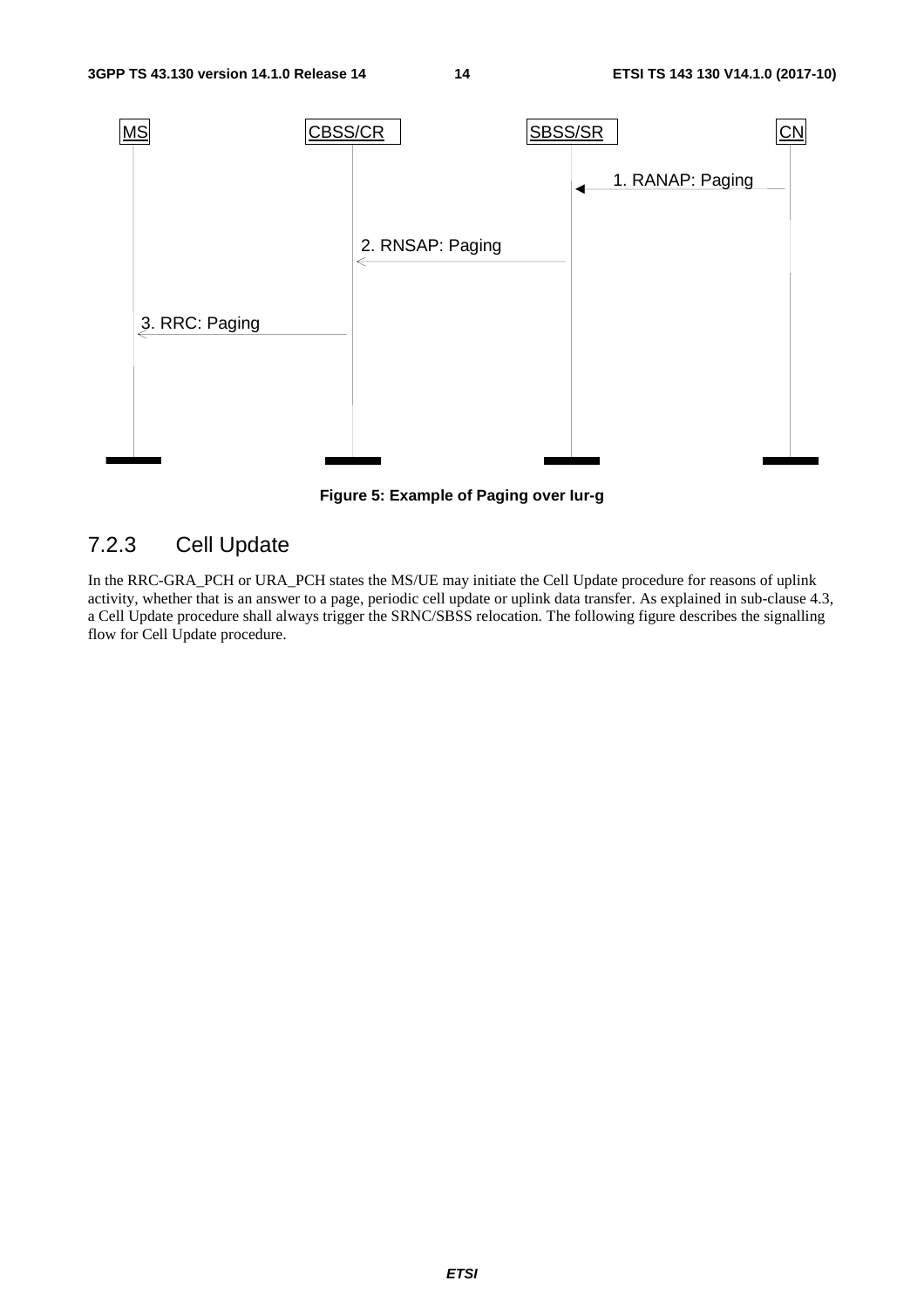

**Figure 6: Cell Update with Relocation (Simplified)** 

- 1. MS/UE in RRC-GRA\_PCH and URA\_PCH states triggers the Cell Update procedure by sending RRC CELL UPDATE message to the DBSS/DRNC.
	- DBSS/DRNC will use RNSAP Uplink Signalling Transfer procedure to forward the Cell Update message to the SBSS/SRNC. The message that is used for this is GERAN Uplink Signalling Transfer Indication. The procedure and the contents of the message are described in 3GPP TS 25.423 [5]. There are two messages already defined one for FDD and one for TDD. In case of the Iur-g interface, RNSAP GERAN UPLINK SIGNALLING TRANSFER INDICATION message (GERAN message) is used.
- 2. Upon reception of CELL UPDATE message, the SBSS/SRNC shall trigger the SBB/SRNC relocation. Steps 4, 5, and 6 are not relevant for this discussion so they are omitted.
- 7. The Relocation Commit procedure is used by the source BSS/RNC to execute the relocation. This procedure is described in 3GPP TS 25.423 [5]. The procedure is triggered by the RELOCATION COMMIT message.
- 9. Assuming a successful relocation the former DBSS/DRNC, the SBSS/SRNC shall send the CELL UPDATE CONFIRM message to the UE/MS.

#### 7.2.4 Registration Area Update

The MS/UE shall trigger the GRA/URA Update Procedure when there is a change in registration area, or based on the timers related to the periodic GRA/URA update. The following figure shows an example of a successful GRA/URA Update. This example assumes no SBSS/SRNC relocation.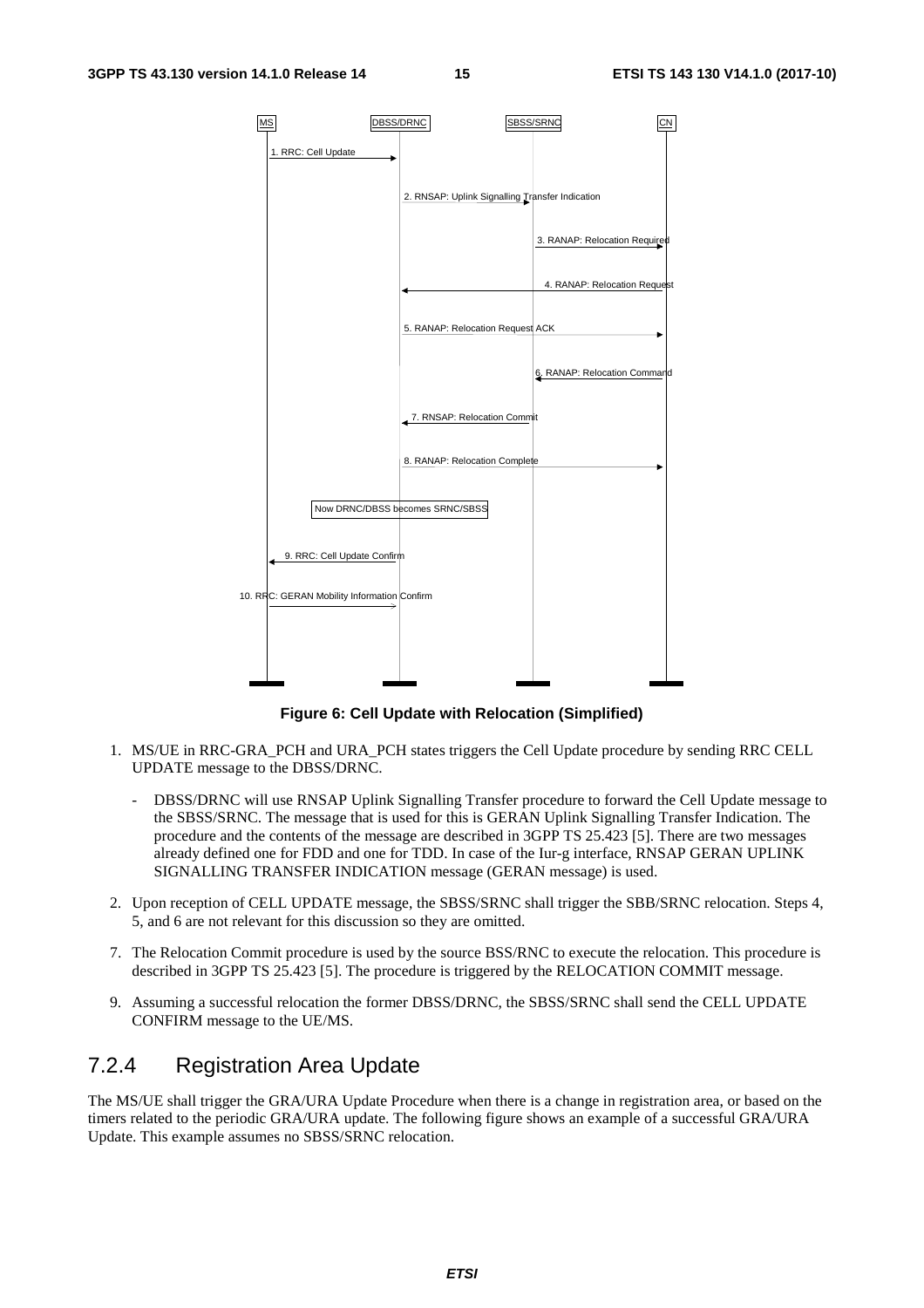

**Figure 7: GRA Update, no relocation (Simplified)** 

- 1. The MS/UE in RRC-GRA or URA\_PCH states triggers the GRA/URA Update procedure by sending RRC GRA/URA UPDATE message to the DBSS/DRNC.
	- The DBSS/DRNC uses RNSAP Uplink Signalling Transfer procedure to forward the GRA/URA UPDATE message to the SBSS/SRNC. The GERAN UPLINK SIGNALLING TRANSFER INDICATION message is used for this. The procedure and the contents of the message are described in 3GPP TS 25.423 [5].
- 2. Upon reception of the GERAN UPLINK SIGNALLING TRANSFER INDICATION message containing the RRC GRA/URA UPDATE message, the SBSS/SRNC shall include the GRA/URA UPDATE CONFIRM message and use the Downlink Signalling Transfer procedure to request the DRNC/DBSS the transfer of the message to the MS/UE. The Downlink Signalling Transfer procedure is specified in 3GPP TS 25.423 [5]and it is triggered by DOWNLINK SIGNALLING TRANSFER REQUEST message. The content of this message is specified in 3GPP TS 25.423 [5]. The content of the message should be the same in case of the Iur-g interface, except for C-Id IE. In case of a DRNC, the C-Id is used, while in case of a DBSS, the CI IE shall be used.
- 3. The DBSS/DRNC shall send the GRA/URA UPDATE CONFIRM message to the UE/MS.

#### 7.2.5 RRC Connection Release

The SBSS/SRNC may trigger the RRC Connection Release procedure for an MS/UE in RRC-GRA\_PCH or URA\_PCH states. In order to release the RRC connection, the SBSS/SRNC shall first trigger the paging procedure. The SBSS/SRNC, in response to the Cell Update procedure, may then use the DOWNLINK SIGNALLING TRANSFER INDICATION message to relay the RRC CONNECTION RELEASE message to the MS/UE.

In addition, the SBSS/SRNC, in response to any Cell Update or GRA/URA Update procedures, may decide to trigger the release of RRC Connection. In that case the SBSS/SRNC shall use the DOWNLINK SIGNALLING TRANSFER INDICATION message to relay the RRC CONNECTION RELEASE message to the MS/UE.

#### 7.2.6 Radio Resource Reserve Handover

#### 7.2.6.1 General

This procedure applies to intra and inter-MSC handover in case of CS domain handover/relocation from UTRA-NTDD RNS to GERAN BSS operating in A/Gb mode and it is used on purpose to reduce the handover preparation time when an inter-system CS handover is triggered from an RNS to a BSS.

This procedure allows the SRNS to request allocation of radio resources in the TBSS for an inter-system CS handover prior to the HANDOVER REQUEST message is received from the Core Network, allowing the SRNS to start the handover command process towards the MS/UE before the reception of the RELOCATION COMMAND message from the Core Network.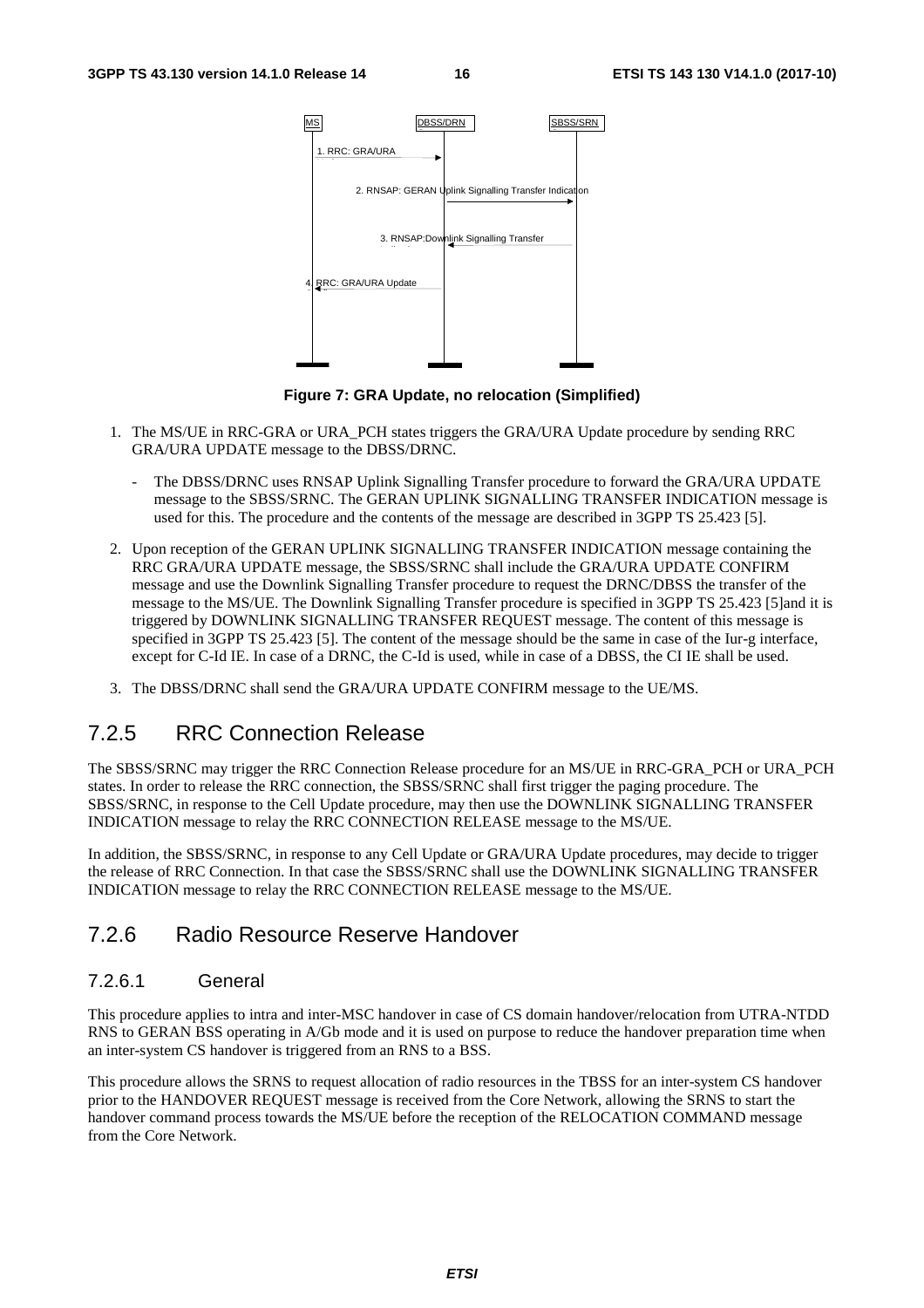#### 7.2.6.2 Successful operation





- 1) After receiving the measurement report from the MS/UE and having considered the GSM neighbor cells capacity and load information, the SRNS decides to handover the MS/UE to a neighbor GSM cell.
- 2) An Iur-g connection is established by the SRNS towards the BSS serving the targeted neighbour GSM cell. The SRNS sends the ENHANCED RELOCATION RESOURCE REQUEST message to the TBSS in order to reserve radio resources for the MS/UE.
- 3) At reception of the ENHANCED RELOCATION RESOURCE REQUEST message the TBSS allocates a D-RNTI (Drift-Radio Network Temporary Identity) for the MS/UE and reserves the radio resources according to the Speech Version parameter (the MS/UE preferences for GSM). The TBSS builds the *L3 Information Container* IE (containing the (RR) HANDOVER COMMAND message) and sends it together with the *D-RNTI* IE in the ENHANCED RELOCATION RESOURCE RESPONSE message to the SRNS.
- 4) Receiving the ENHANCED RELOCATION RESOURCE RESPONSE message the SRNS sends the (RR) HANDOVER COMMAND message included in the *L3 information container* IE to the MS/UE encapsulated in the HANDOVER FROM UTRAN COMMAND message.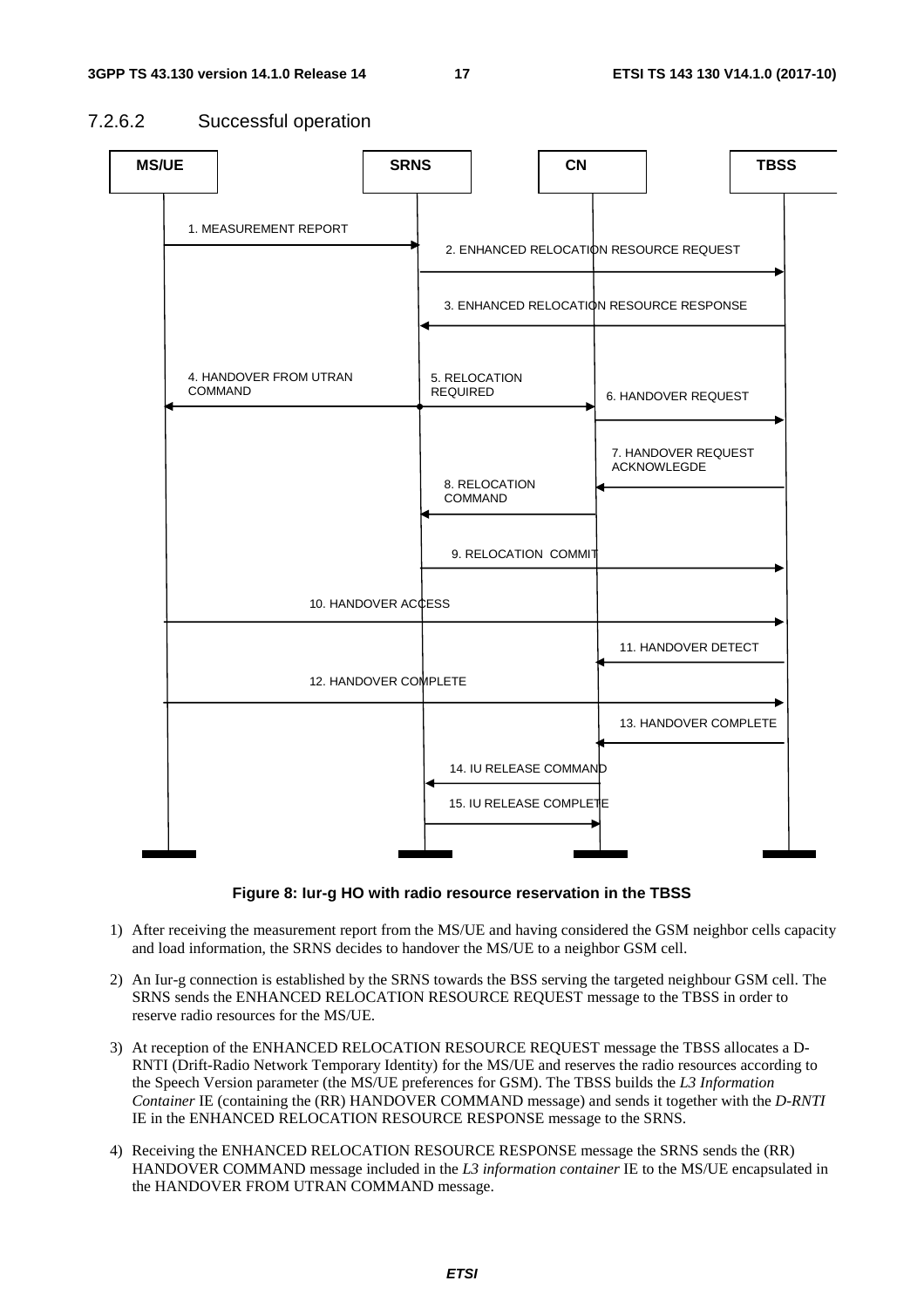- 5) SRNS sends the RELOCATION REQUIRED message to the CN with the D-RNTI encapsulated in the *Old BSS to New BSS* IE.
- 6) The CN sends the HANDOVER REQUEST message to the TBSS with the D-RNTI encapsulated in the *Old BSS to New BSS* IE. The TBSS correlates the received D-RNTI in the HANDOVER REQUEST message with the D-RNTI identifying the previously reserved radio resources.
- 7) The TBSS sends the HANDOVER REQUEST ACKNOWLEDGE message to the CN.
- 8) The CN sends the RELOCATION COMMAND message to the SRNS.
- 9) The SRNS sends the RELOCATION COMMIT message to the TBSS for the concerned MS/UE (and D-RNTI).
- 10) The MS/UE is accessing the target GSM cell by sending the HANDOVER ACCESS message to the TBSS.
- 11) The TBSS sends the HANDOVER DETECT message to the CN since it has already received the RELOCATION COMMIT message from the SRNS. Otherwise if the RELOCATION COMMIT message for concerned MS/UE is not received in the TBSS, then the TBSS shall not send the HANDOVER DETECT message to the CN. In this case the TBSS shall wait for the RELOCATION COMMIT message before sending the HANDOVER DETECT message to the CN.
- 12) The MS/UE sends the HANDOVER COMPLETE message to the TBSS.
- 13) The TBSS forwards the message to the CN.
- 14) The CN sends the IU RELEASE COMMAND message to the SRNS after receiving the HANDOVER COMPLETE message.
- 15) After releasing the UTRAN resources and the Iur-g connection towards the TBSS, the SRNC sends the IU RELEASE COMPLETE message to the CN.
- 7.2.6.3 Abnormal conditions
- 7.2.6.3.1 BSS Radio Resource Reservation Failure



**Figure 9: BSS Radio Resource Reservation Failure** 

- 1. SRNS sends the ENHANCED RELOCATION RESOURCE REQUEST message to the TBSS in order to reserve radio resources for the MS/UE.
- 2. If the TBSS can not reserve the requested radio resources, then the TBSS returns the ENHANCED RELOCATION RESOURCE FAILURE message to the SRNS with appropriate Cause value included in the message.
- 3. Upon reception of the ENHANCED RELOCATION RESOURCE FAILURE message the SRNS starts releasing the dedicated Iur-g connection towards the TBSS.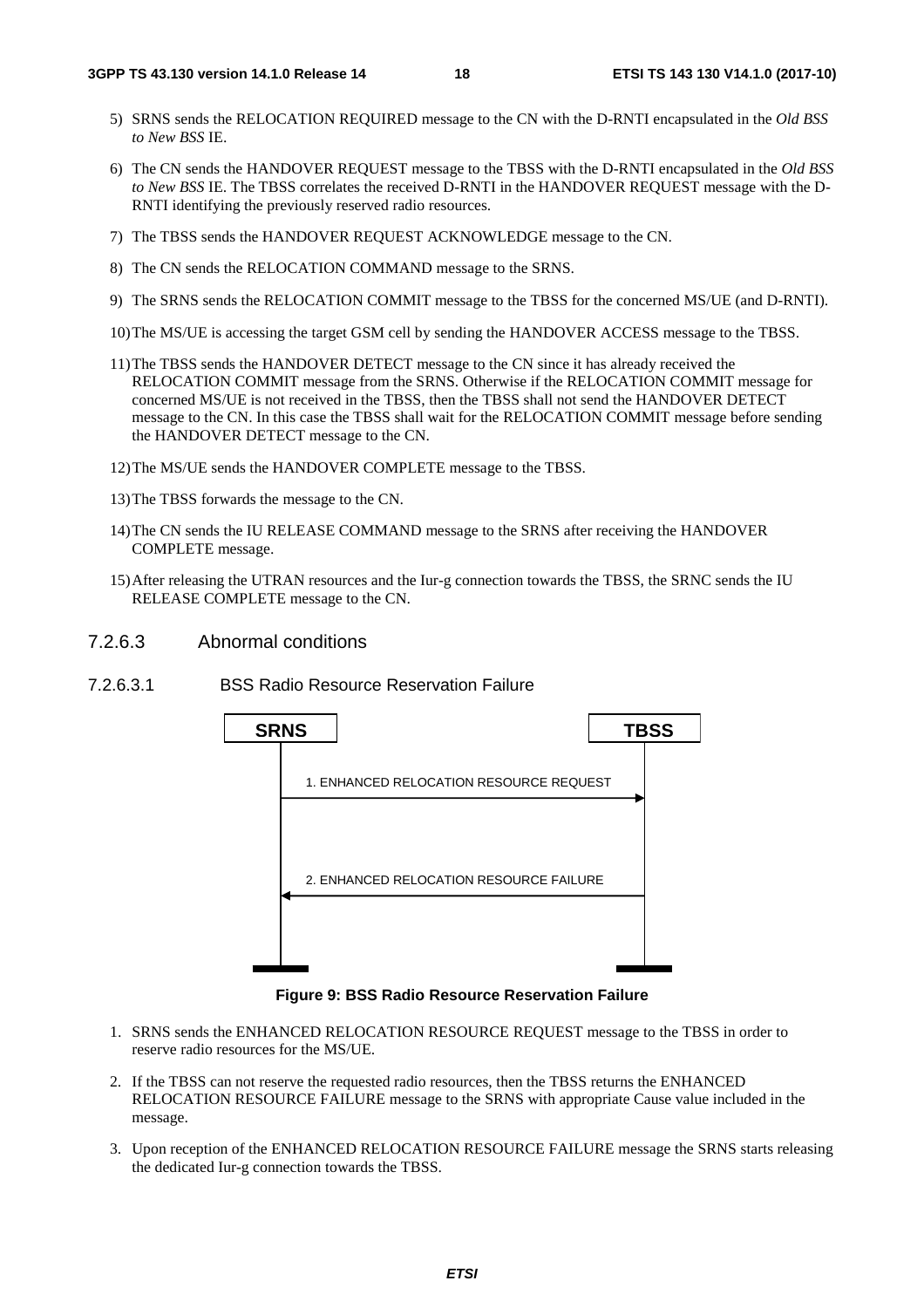7.2.6.3.2 Handover failure from MS/UE



#### **Figure 10: MS/UE Handover Failure**

- 1. In case the handover process fails in the MS/UE, the MS/UE sends the HANDOVER FROM UTRAN FAILURE message to the SRNS.
- 2. The SRNS informs the TBSS of the handover failure by sending the ENHANCED RELOCATION RESOURCE RELEASE COMMAND message on the dedicated Iur-g connection. Upon reception of the ENHANCED RELOCATION RESOURCE RELEASE COMMAND message, the TBSS starts releasing the radio resources related to the MS/UE and returns the ENHANCED RELOCATION RESOURCE RELEASE COMPLETE message to the SRNS.
- 3. Upon reception of the ENHANCED RELOCATION RESOURCE RELEASE COMPLETE message, the SRNS starts releasing the dedicated Iur-g connection towards the TBSS.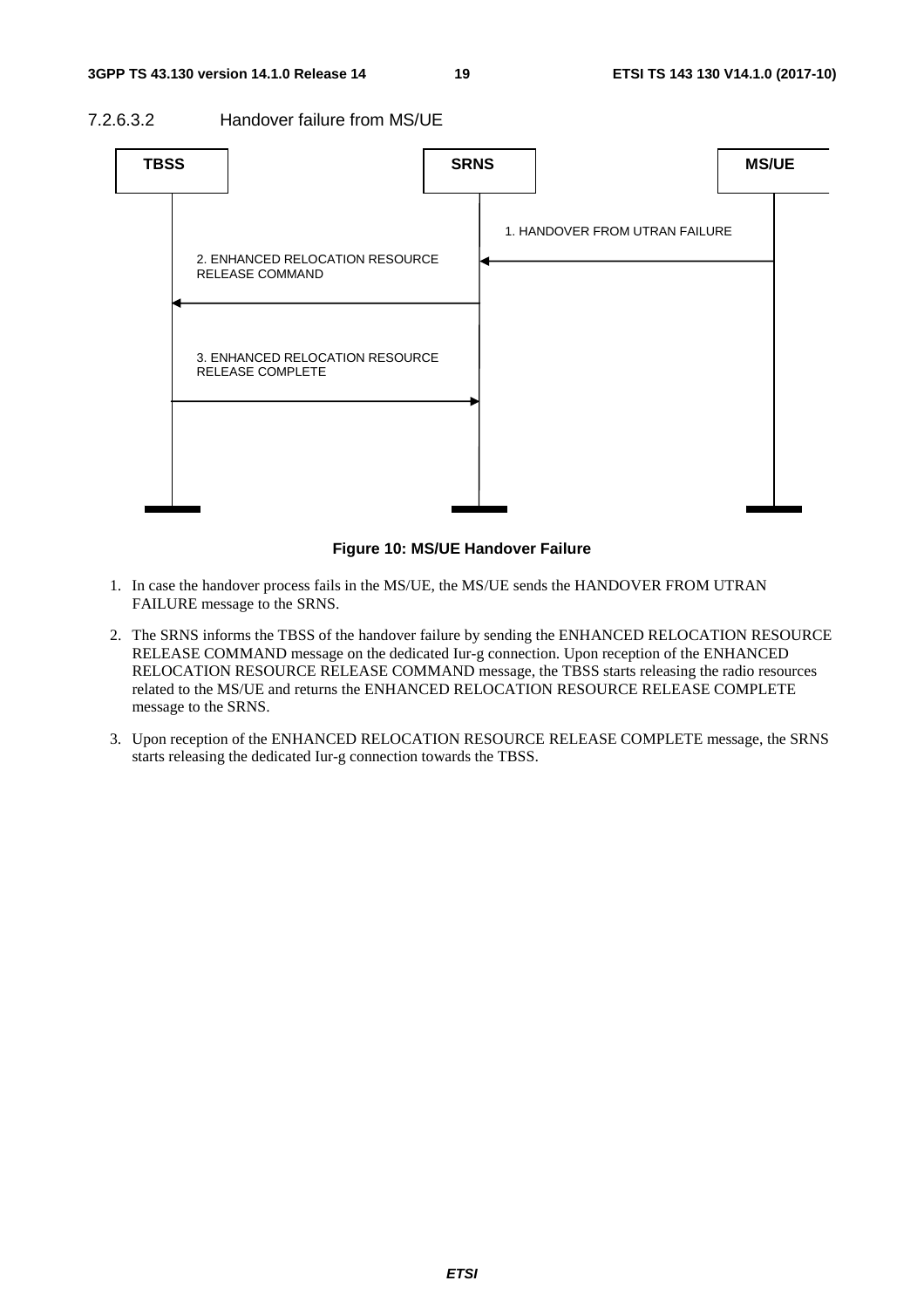#### 7.3 Void

### 7.4 Global procedures

7.4.1 General

#### **Table 3: Global procedures list**

| <b>Elementary Procedure</b>           | <b>Initiating Message</b>                                 | <b>Allowed</b><br>Operating<br><b>Mode for BSS</b> |
|---------------------------------------|-----------------------------------------------------------|----------------------------------------------------|
| Error Indication                      | <b>ERROR INDICATION</b>                                   | lu mode only                                       |
| Common Measurement Initiation         | COMMON MEASUREMENT INITIATION REQUEST                     | Both lu mode<br>and A/Gb<br>mode                   |
| <b>Common Measurement Reporting</b>   | <b>COMMON MEASUREMENT REPORT</b>                          | Both lu mode<br>and A/Gb<br>mode                   |
| <b>Common Measurement Termination</b> | COMMON MEASUREMENT TERMINATION REQUEST                    | Both lu mode<br>and A/Gb<br>mode                   |
| <b>Common Measurement Failure</b>     | COMMON MEASUREMENT FAILURE INDICATION                     | Both lu mode<br>and A/Gb<br>mode                   |
| Information Exchange Initiation       | <b>INFORMATION EXCHANGE INITIATION</b>                    | Both lu mode<br>and A/Gb<br>mode                   |
| Information Reporting                 | <b>INFORMATION REPORT</b>                                 | Both lu mode<br>and A/Gb<br>mode                   |
| Information Exchange Termination      | <b>INFORMATION EXCHANGE TERMINATION</b><br><b>REQUEST</b> | Both lu mode<br>and A/Gb<br>mode                   |
| Information Exchange Failure          | <b>INFORMATION EXCHANGE FAILURE INDICATION</b>            | Both lu mode<br>and A/Gb<br>mode                   |

#### 7.4.2 Error Indication

The Error Indication procedure is initiated by a node to report detected errors in a received message, provided they cannot be reported by an appropriate response message.

#### 7.4.3 Common Measurement Functions

The Common Measurement function in the Iur-g interface is used to support the Improved RRM across BSS and BSS/RNC. This functionality is supported by adopting the Iur procedures for Common Measurements:

- **Common Measurement Initiation**: This procedure is used by an RNC/BSS to request the initiation of measurements of common resources to another RNC/BSS. For measurements made in GERAN cells, only the following measurement types are applicable:
	- Load
	- RT load
	- NRT load information
- **Common Measurement Reporting**: This procedure is used by an RNC/BSS to report the result of measurements requested by another RNC using the Common Measurement Initiation.
- **Common Measurement Termination**: This procedure is used by an RNC/BSS to terminate a measurement previously requested by the Common Measurement Initiation procedure.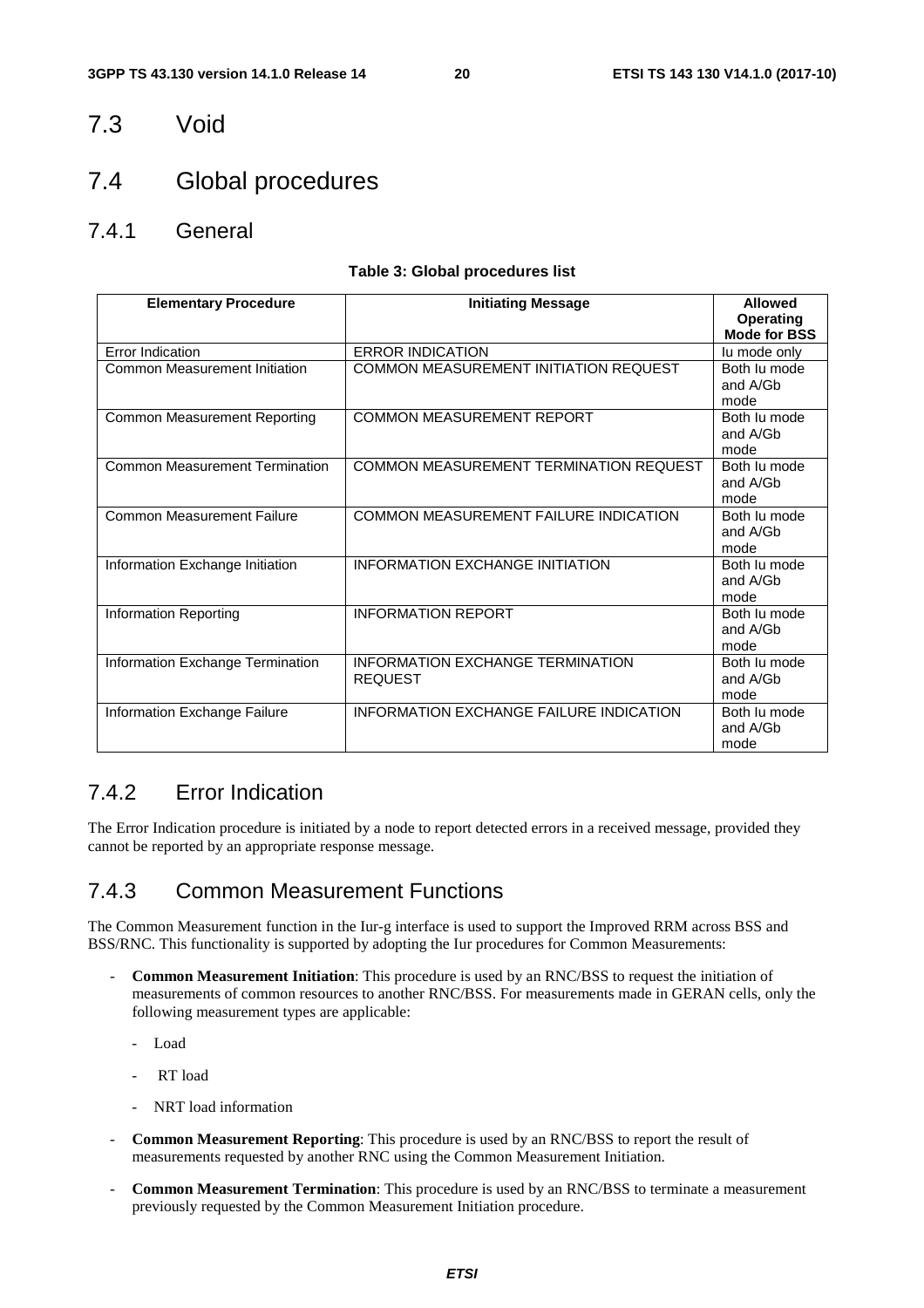- **Common Measurement Failure**: This procedure is used by an RNC/BSS to notify another RNC/BSS that a measurement previously requested by the Common Measurement Initiation procedure can no longer be reported.

#### 7.4.4 Information Exchange Functions

This Information Exchange functions are used to initiate, maintain and terminate information exchange between two RNC/BSS nodes. This functionality is supported by adopting the Iur procedures for Information Exchange:

- **Information Exchange Initiation:** This procedure is used by a BSS/RNC to request the initiation of an information exchange with another BSS/RNC. The procedure is initiated with an INFORMATION EXCHANGE INITIATION REQUEST message sent from BSS1 to BSS2/RNC2 or by RNC1 to BSS2. Upon reception, the BSS2/RNC2 shall provide the requested information according to the parameters given in the request.
- **Information Reporting:** This procedure is used by a BSS/RNC to report the result of information requested by another BSS/RNC using the Information Exchange Initiation.
- **Information Exchange Termination:** This procedure is used by a BSS/RNC to terminate the information exchange requested using the Information Exchange Initiation.
- **Information Exchange Failure:** This procedure is used by a BSS/RNC to notify another that the information exchange it previously requested using the Information Exchange Initiation can no longer be reported.

The information which can be requested on the Iur and Iur-g interfaces is shown in the table below marked with "X". For information which is not applicable on the Iur-g interface, the BSS shall regard the Information Exchange Initiation procedure as failed.

| <b>Information Type</b>    |     | <b>Interface</b> |  |  |
|----------------------------|-----|------------------|--|--|
|                            | lur | lur-g            |  |  |
| <b>IPDL Parameters</b>     |     |                  |  |  |
| <b>DGPS Corrections</b>    |     |                  |  |  |
| <b>GPS</b> Information     |     |                  |  |  |
| <b>Cell Capacity Class</b> |     |                  |  |  |

#### **Table 4: Allowed Information types on Iur and Iur-g interfaces**

Cell capacity class for GERAN cells is defined by the number of configured carriers in specific GERAN cells which ranges from integer 1 to 100. The value 1 shall indicate the minimum cell capacity and the value 100 shall indicate the maximum cell capacity.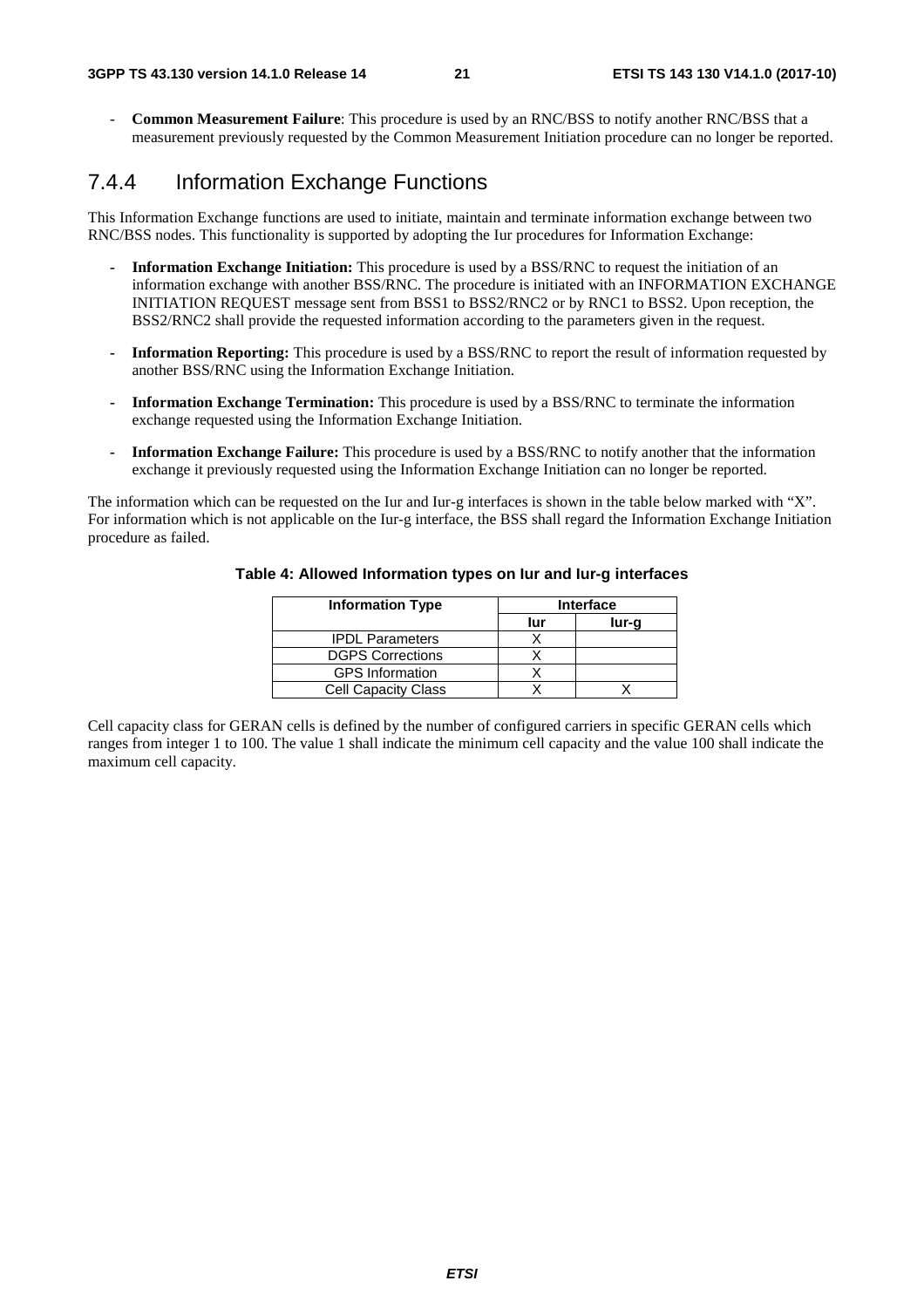### Annex A (Informative): Change history

| Date /<br>TSG# | TSG Doc.              | <b>CR</b>   | Rev | Subject/Comment                          |                                                                   |                | <b>New</b>                            |            |
|----------------|-----------------------|-------------|-----|------------------------------------------|-------------------------------------------------------------------|----------------|---------------------------------------|------------|
| GP-11          |                       |             |     |                                          | Conversion to Technical Specification based upon TR 43.930 v5.1.0 |                |                                       | 5.0.0      |
|                |                       |             |     |                                          |                                                                   |                |                                       |            |
| GP-23          |                       |             |     |                                          | Version for Release 6                                             |                |                                       | 6.0.0      |
| GP-35          |                       |             |     |                                          | Version for Release 7                                             |                |                                       | 7.0.0      |
| GP-40          |                       |             |     |                                          | Version for Release 8                                             |                |                                       | 8.0.0      |
| GP-44          |                       |             |     |                                          | Version for Release 9                                             |                |                                       | 9.0.0      |
| GP-49          | GP-11049310001        |             |     |                                          | Enhancements of lur-g interface                                   |                |                                       | 10.0.0     |
| GP-55          |                       |             |     |                                          | Version for Release 11                                            |                |                                       | 11.0.0     |
| GP-63          |                       |             |     |                                          | Version for Release 12 (frozen at SP-65)                          |                | 12.0.0                                |            |
| GP-68          |                       |             |     | Version for Release 13 (frozen at SP-70) |                                                                   | 13.0.0         |                                       |            |
|                | <b>Change history</b> |             |     |                                          |                                                                   |                |                                       |            |
| <b>Date</b>    | <b>Meeting</b>        | <b>TDoc</b> |     | <b>CR</b>                                |                                                                   |                | <b>Rev Cat Subject/Comment</b>        | <b>New</b> |
|                |                       |             |     |                                          |                                                                   |                |                                       | version    |
| 2017-09        | 75                    |             |     |                                          |                                                                   | $\blacksquare$ | Release 14 version (frozen at TSG-75) | 14.0.0     |
| 2017-09        |                       | RP-171597   |     | 000<br>4                                 |                                                                   | A              | Removal of references to TS 44.118    | 14.1.0     |